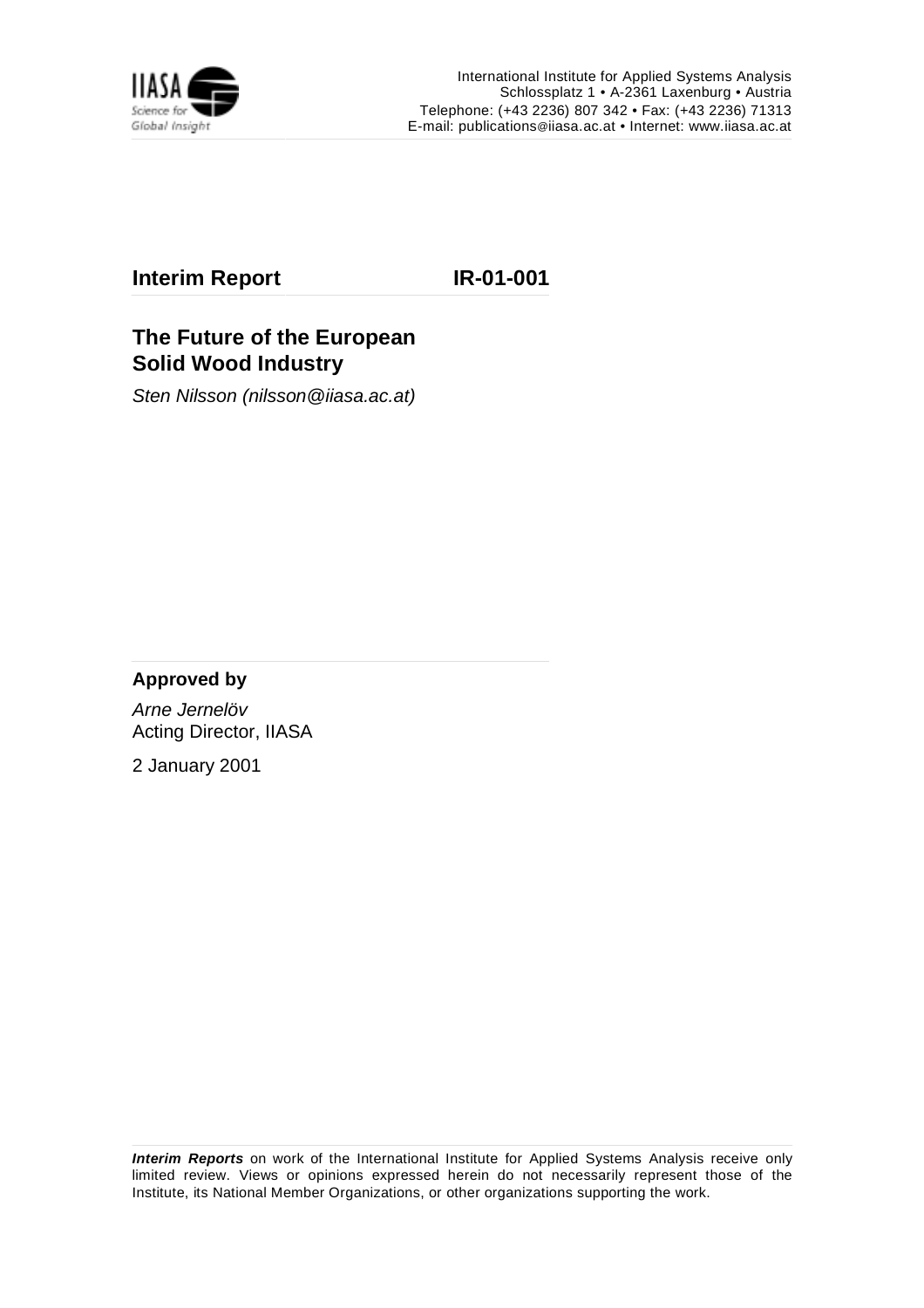# **Contents**

| 1. | <b>INTRODUCTION</b>                                                    | 6  |
|----|------------------------------------------------------------------------|----|
| 2. | <b>DEMAND</b>                                                          | 6  |
| 3. | <b>PRICE DEVELOPMENT</b>                                               | 9  |
| 4. | <b>EUROPEAN WOOD BALANCE</b>                                           | 10 |
| 5. | <b>STRUCTURAL CHANGE OF THE EUROPEAN</b><br><b>SOLID WOOD INDUSTRY</b> | 14 |
|    | <b>Concentration of the Industry</b><br>5.1                            | 15 |
|    | <b>Mergers</b><br>5.2                                                  | 18 |
|    | <b>Subsidies</b><br>5.3                                                | 20 |
|    | Does the Size Matter?<br>5.4                                           | 20 |
|    | <b>Substitution and Technological Product Development</b><br>5.5       | 22 |
|    | <b>State of the European Sawmilling Industry</b><br>5.6                | 27 |
| 6. | <b>PANELS</b>                                                          | 28 |
|    | <b>Outlook</b><br>6.1                                                  | 29 |
|    | <b>Structural Change</b><br>6.2                                        | 29 |
| 7. | <b>OVERALL OUTLOOK FOR THE EUROPEAN</b>                                |    |
|    | <b>SOLID WOOD INDUSTRY</b>                                             | 30 |
|    | <b>REFERENCES</b>                                                      | 33 |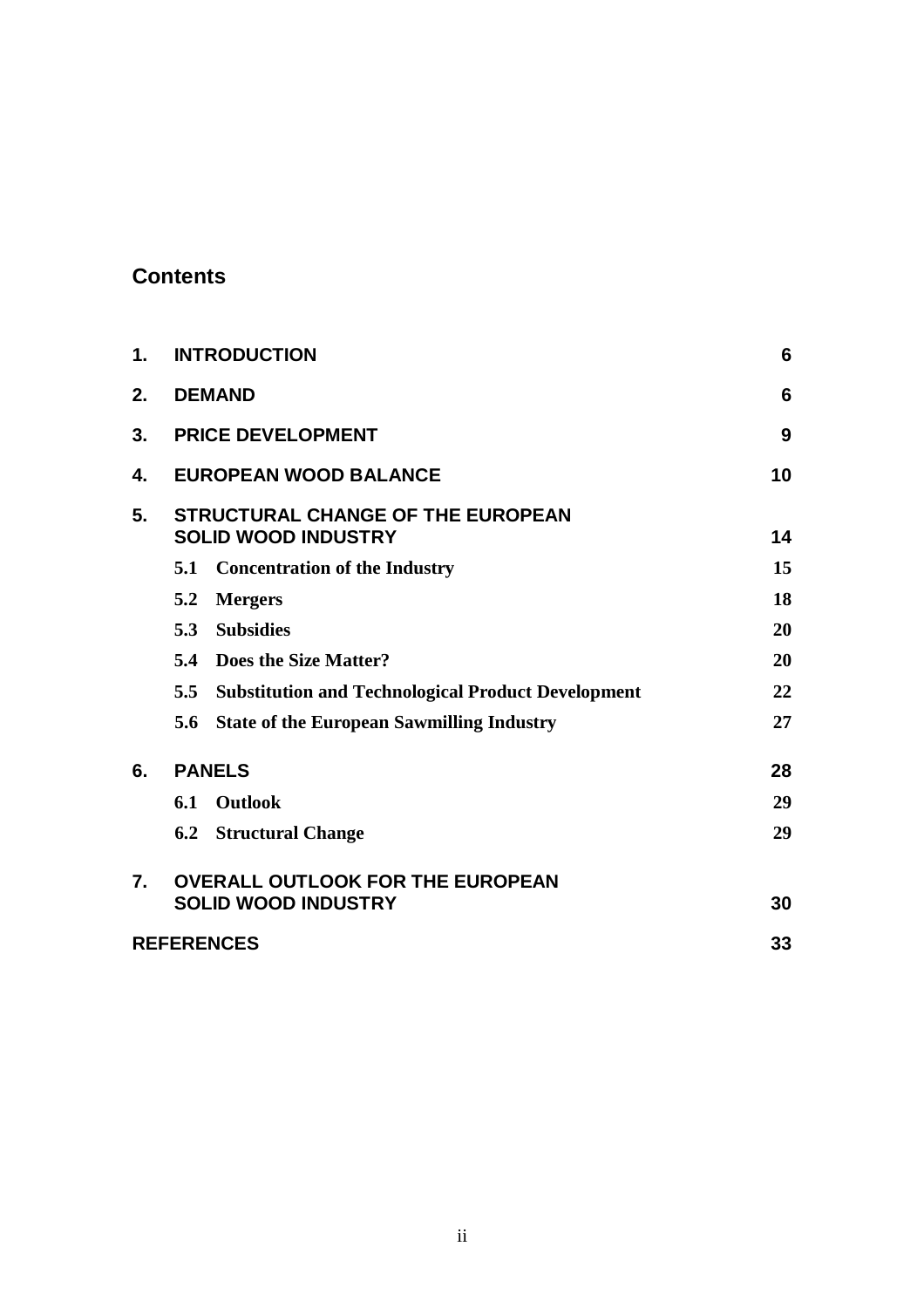# **Abstract**

This paper was presented as a keynote address at the Second International Wood Markets Conference in October 2000 in Melbourne, Australia. The conference brought together forest sector industrialists and policymakers from Oceania, Asia, South and North America. The paper is an extension of two earlier papers presented at the First International Wood Markets Conference held in 1999 in Auckland, New Zealand.

The present paper examines the possible dramatic change that the European solid wood industry has to go through in order to be competitive. The traditional markets for solid wood products are saturated and future markets are in China, the rest of Asia and Africa. The industry is expected to go through dramatic changes in Europe resulting in a much more concentrated industry in the form of larger enterprises and mills.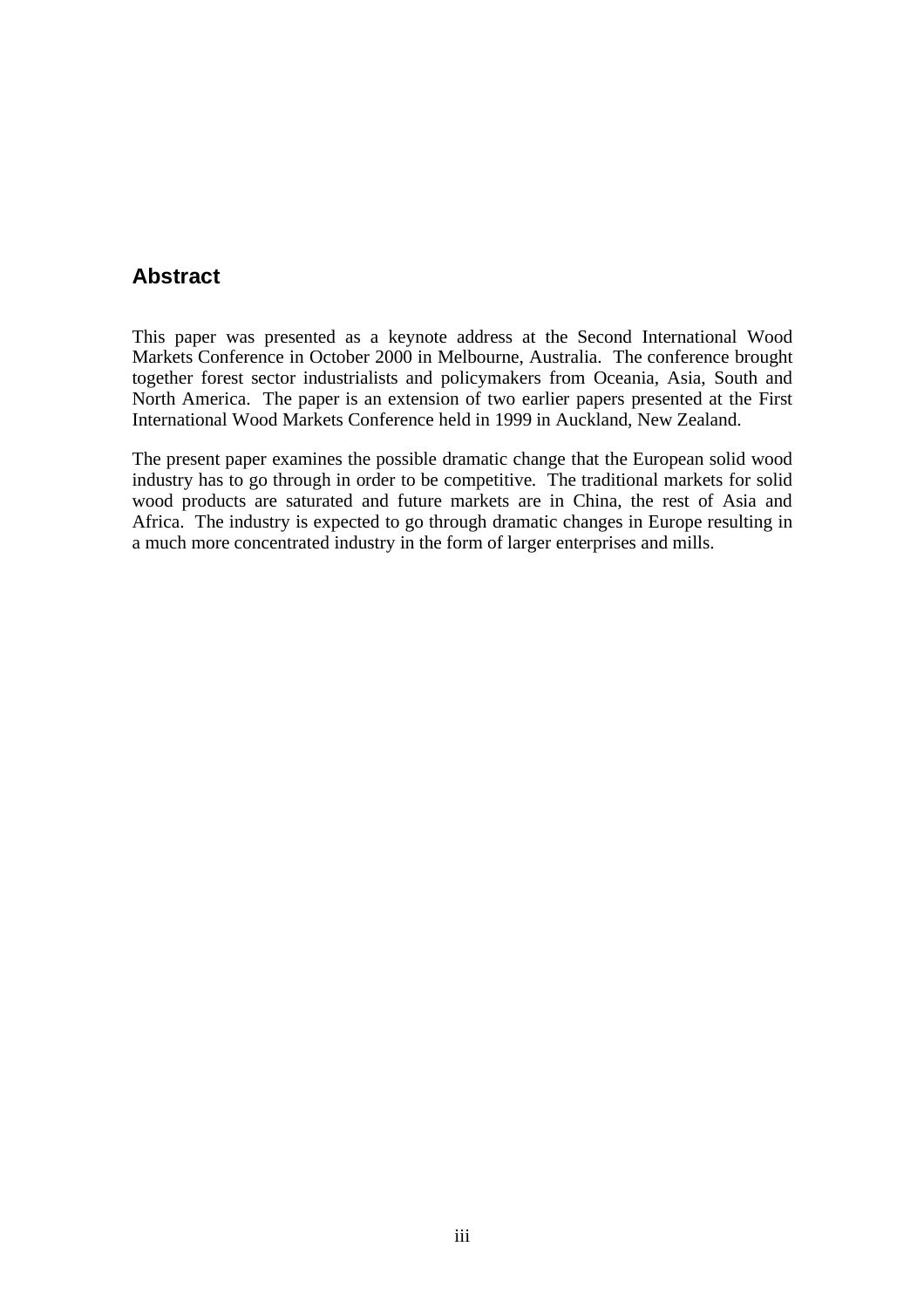# **Acknowledgments**

A number of people have contributed to this paper in the form of dialogues and data. These individuals are: Gerhard Altrichter, Fachverband der Holzindustrie Österreichs, Austria; Michael Eliasson, AssiDomän, Sweden; Björn Hägglund, Stora Enso, Finland; Aigar Kallas, University of California, Berkeley, USA; Emil Mosimann, European Sawmiller's Organization, Switzerland; Sanna Myrttinen, The Swedish Wood Exporter's Association, Sweden; Gert-Jan Nabuurs, Wageningen University and Research Center, ALTERRA, Netherlands; Lars Omdahl, European Fiberboard Manufacturers, France; Ed Pepke, UN-ECE and FAO, Geneva; Marko Salo, Metsäliitto Group, Finland; Bertil Stener, Swedish Pulp and Paper Association, Sweden; and Jeremy Wall, European Commission, Brussels.

Without their contributions it would not have been possible to produce this paper.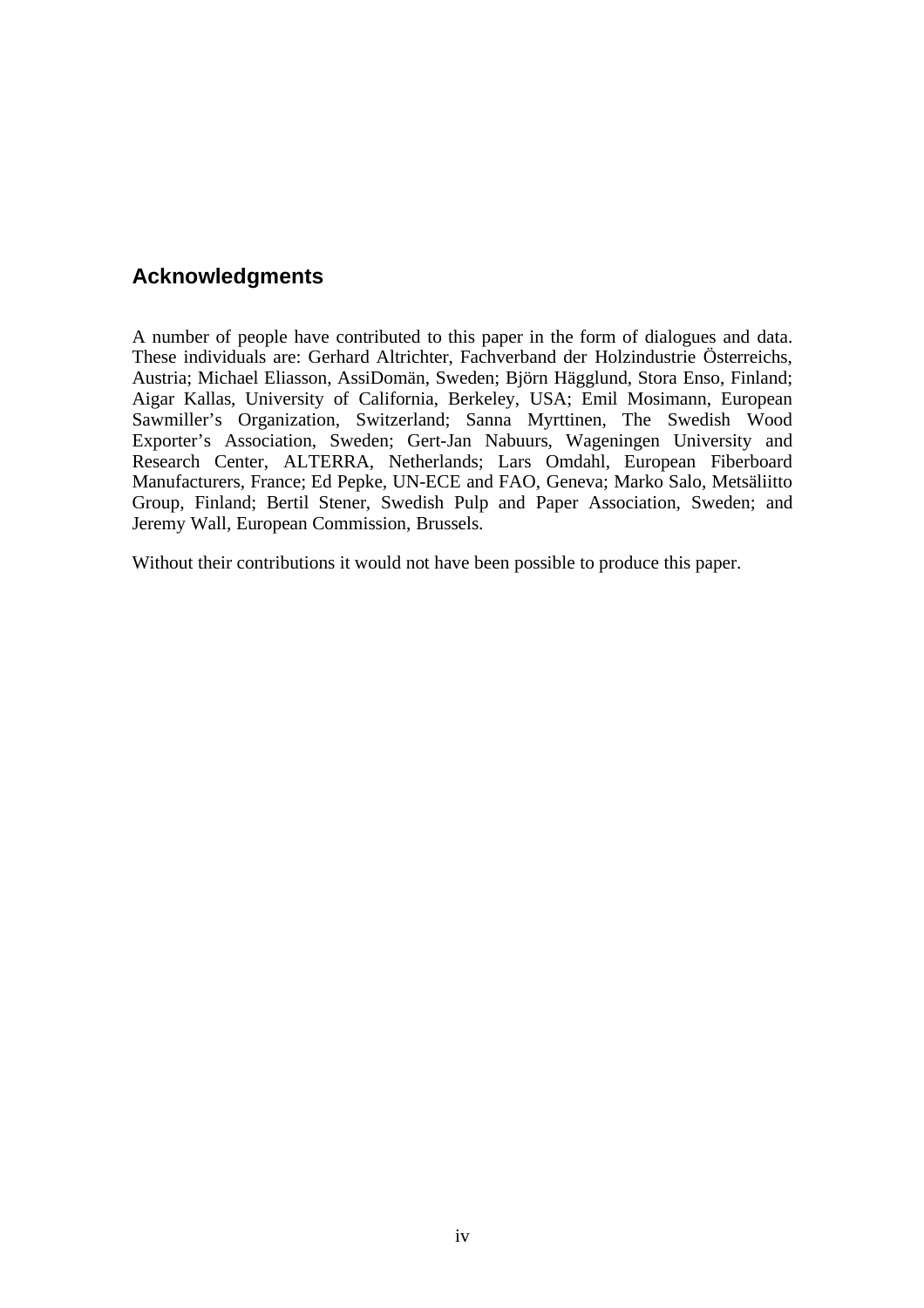# **About the Author**

Sten Nilsson is Counselor to the Director and Leader of the Forestry Project at IIASA.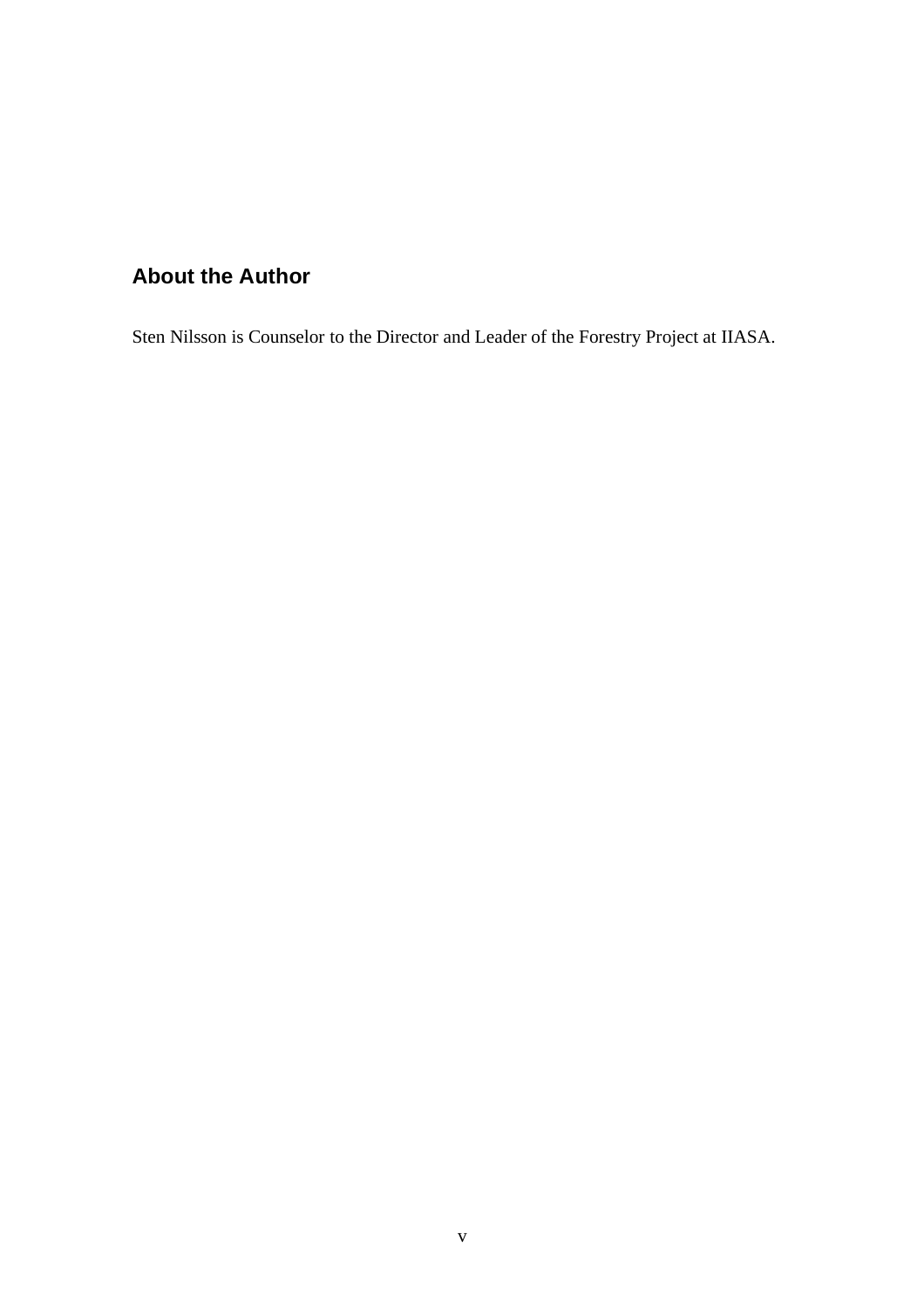# **The Future of the European Solid Wood Industry**

Sten Nilsson

# **1. Introduction**

The solid wood industry (wood-based industry excluding pulp and paper and associated industries) are going through rather dramatic changes worldwide. The objective of this paper is to discuss those changes from the European perspective and provide an outlook for this industry in Europe to the year 2010.

### **2. Demand**

Future demand is one of the most powerful factors for structural change of the industry. In illustrating future demand development I will use two independent studies: Timwood (1998) and WRI (1999).

WRI (1999) has made demand forecasts covering the period 1997–2030 but in this case the forecasts for the period 1997–2010 are summarized in Table 1.

|                                  | 1997  | 2010  | <b>Increase</b> | $\%$ /Year |
|----------------------------------|-------|-------|-----------------|------------|
| Coniferous Sawnwood              | 268.7 | 311.5 | 42.8            | 1.14       |
| Non-Coniferous Sawnwood          | 122.4 | 147.0 | 24.6            | 1.42       |
| Coniferous Plywood               | 27.6  | 31.3  | 3.7             | 0.96       |
| Non-Coniferous Plywood           | 30.9  | 40.3  | 9.4             | 2.23       |
| <b>Oriented Strand Board</b>     | 15.6  | 23.4  | 7.8             | 3.17       |
| Particleboard                    | 57.4  | 71.4  | 14.0            | 1.69       |
| <b>Medium Density Fiberboard</b> | 14.4  | 20.9  | 6.5             | 2.91       |
| <b>Other Fiberboard</b>          | 10.9  | 12.8  | 1.9             | 1.27       |

Table 1: Global demand forecasts for 1997–2010 for solid wood products in million m<sup>3</sup>. After WRI (1999).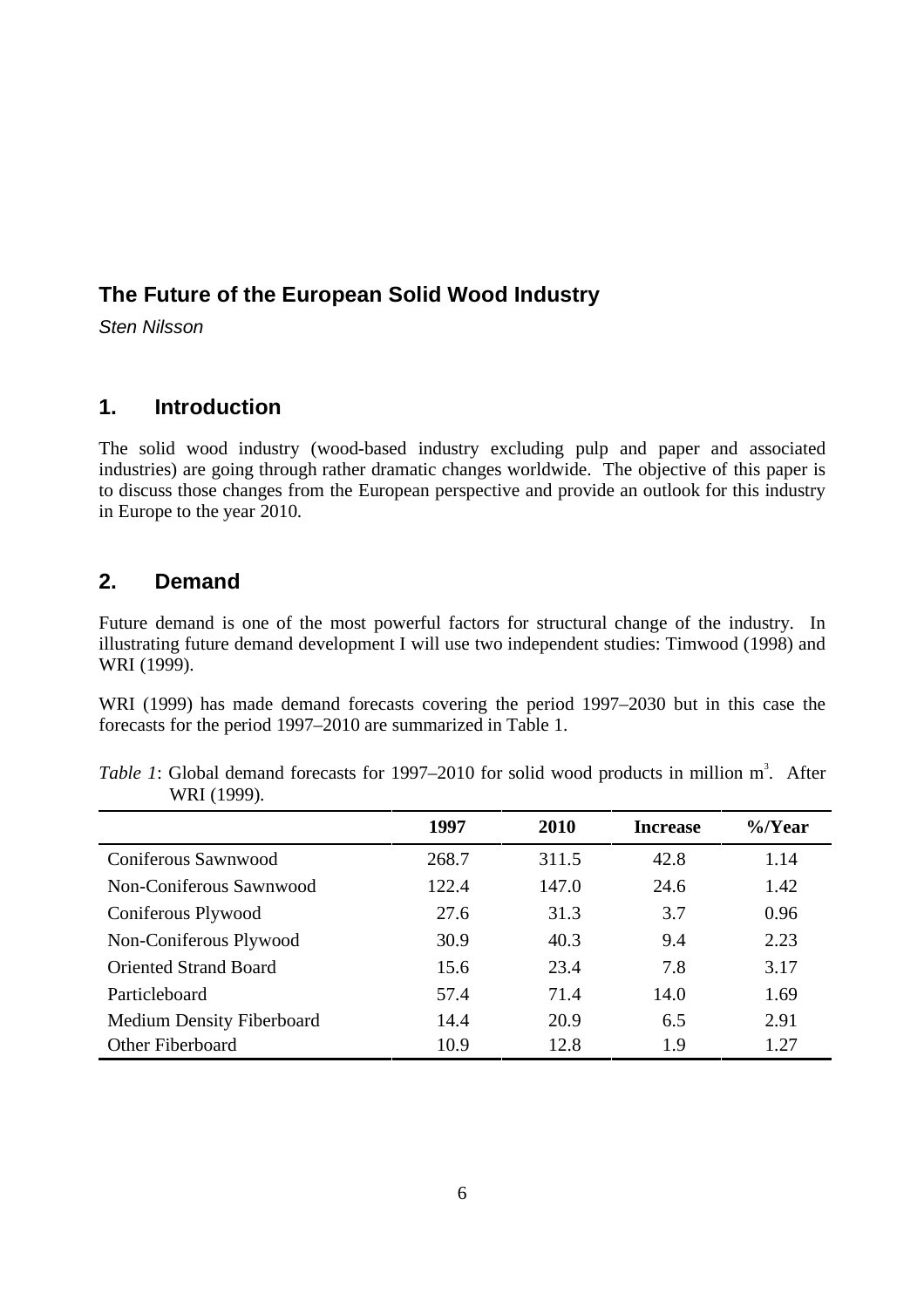The forecasted demand changes are rather bleak except for Oriented Strand Board (OSB), Medium Density Fiberboard (MDF) and Non-Coniferous Plywood. With respect to coniferous sawnwood the demand forecasts for the traditional markets are very weak. The substantial growth is expected to take place in Eastern Europe, Russia, Asia and China and corresponds to some 70% of total global estimated increase in consumption.

The picture is the same for non-coniferous sawnwood, with these regions (Eastern Europe, Russia, Asia, and China) assumed to be responsible for 80% of the increased consumption to the year 2010. The dominating regions with respect to increased consumption of coniferous plywood are Eastern Europe, Russia, China and Western Europe. The dominating regions with respect to increased non-coniferous plywood consumption are Russia, Eastern Europe, China and Asia. The expected booming markets for OSB are in Western Europe, Japan, Asia, and Eastern Europe. The future increase in particleboard consumption is dominated by Russia, China, Eastern Europe and Asia. The future increase in MDF markets are Western Europe, China, Asia and USA. Other fiberboard consumption is rather modest and will not have any major structural impact.

What do we learn from this picture? The following observations can be made:

- The market development will not be a driving force for the development of the sawmilling industry. Competition will increase. The interesting markets are Eastern Europe, Russia, Asia and China. Strong structural changes of the sawmilling industry can be expected.
- With respect to plywood, non-coniferous plywood shows a substantial market growth dominated by Eastern Europe, Russia, China and Asia which can trigger structural change in the industry. The coniferous plywood market shows an overall weak development which means increased competition and stable or declining prices, but there are strong positive market developments in the aforementioned regions and in Western Europe. Structural changes can be expected.
- The OSB market shows a strong development which can be a driving force for development of the industry. The interesting markets from a volume point of view are the USA, Western Europe and Japan.
- The MDF market development is nearly as strong as for the OSB market and can serve as an incentive for development of the industry. The interesting markets from a volume point of view are Western Europe, Japan, China, Asia, the USA and Eastern Europe.
- Particleboard and other fiberboards show a weak to moderate market development with China, Eastern Europe, Asia, Russia and, to some extent, Western Europe as the interesting regions from a volume point of view. Structural changes can be expected in the industry.

Timwood (1998) followed a somewhat different approach by assessing the regional supply and demand balances for solid wood products. The results are summarized in Table 2.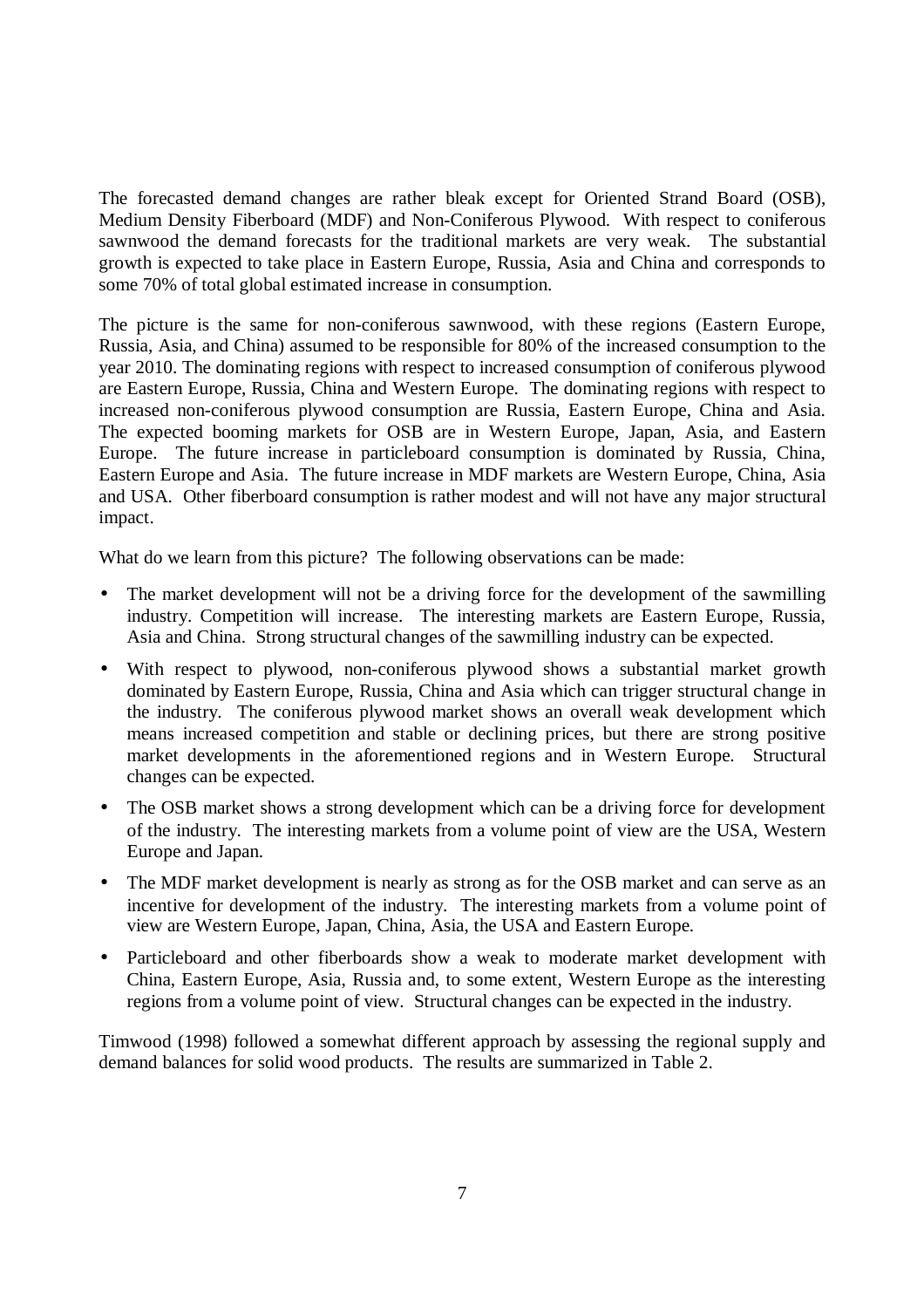|                           | <b>Sawnwood</b> |                   | <b>Plywood</b> |               | Particleboard <sup>a</sup> |               | Fiberboard <sup>b</sup> |               |
|---------------------------|-----------------|-------------------|----------------|---------------|----------------------------|---------------|-------------------------|---------------|
|                           | m <sup>3</sup>  | $\%$ <sup>c</sup> | m <sup>3</sup> | $\frac{0}{0}$ | m <sup>3</sup>             | $\frac{0}{0}$ | m <sup>3</sup>          | $\frac{0}{0}$ |
| Europe                    | $+2.0$          | $+2$              | $-0.9$         | $-11$         | $+1.2$                     | $+3$          | $+0.7$                  | $+10$         |
| Oceania                   | $+3$            | $+50$             | $+0.12$        | $+20$         | $+0.2$                     | $+15$         | $+0.4$                  | $+80$         |
| South America             | $+6.0$          | $+21$             | $+1.90$        | $+136$        | $+0.2$                     | $+9$          | $+0.5$                  | $+42$         |
| North and Central America | $+28.0$         | $+17$             | $-0.2$         | $-1$          | $\theta$                   | $\theta$      | $+0.2$                  | $+2$          |
| Africa                    | $-1.0$          | $-8$              | $-0.1$         | $-7$          | $-0.05$                    | $-8$          | $-0.05$                 | $-6$          |
| <b>CIS</b> Countries      | $+5.0$          | $+14$             | $+0.9$         | $+82$         | $-0.1$                     | $-2$          | $+0.2$                  | $+13$         |
| Asia                      | $-19.5$         | $-16$             | $-1.4$         | $-4$          | $-1.2$                     | $-11$         | $-1.7$                  | $-18$         |
| Total                     | $+23.5$         |                   | $+0.32$        |               | $+0.25$                    |               | $+0.28$                 |               |

*Table 2*: Supply and demand balances for solid wood products in 2010 expressed in million m<sup>3</sup> and percentage  $(+)$  surplus,  $-$  deficit). After Timwood (1998).

a Including OSB.

b Including MDF.

Balance volume as percentage of demanded volume.

There are similarities in the results achieved by this approach and the WRI (1999) demand estimates. The observations according to Table 2 are the following:

- Sawnwood
	- $\triangleright$  structural changes are expected due to overcapacity (23.5 million m<sup>3</sup>) and no price improvements.
	- $\triangleright$  the market opportunities are Asia and Africa but competition will increase due to the fact that all other regions will try to export to these two regions.
	- $\triangleright$  the only way to improve the overall market conditions for sawnwood seems to be through actions improving the consumption level of sawnwood in developed markets.
- Plywood
	- $\triangleright$  an oversupply of 0.32 million m<sup>3</sup> of plywood is assessed.
	- $\triangleright$  the huge deficit market is Asia and to some extent North America, in the latter case due to the substitution process by OSB, which will close down plywood capacities.
	- $\triangleright$  Europe will increase production and thereby decrease its current import. There is an expected substitution of plywood by OSB.
- Particleboard
	- $\triangleright$  the key target market for the producing regions will be Asia.
	- $\triangleright$  Europe will be the largest producer in the world with substantial overcapacity, which will drive structural changes.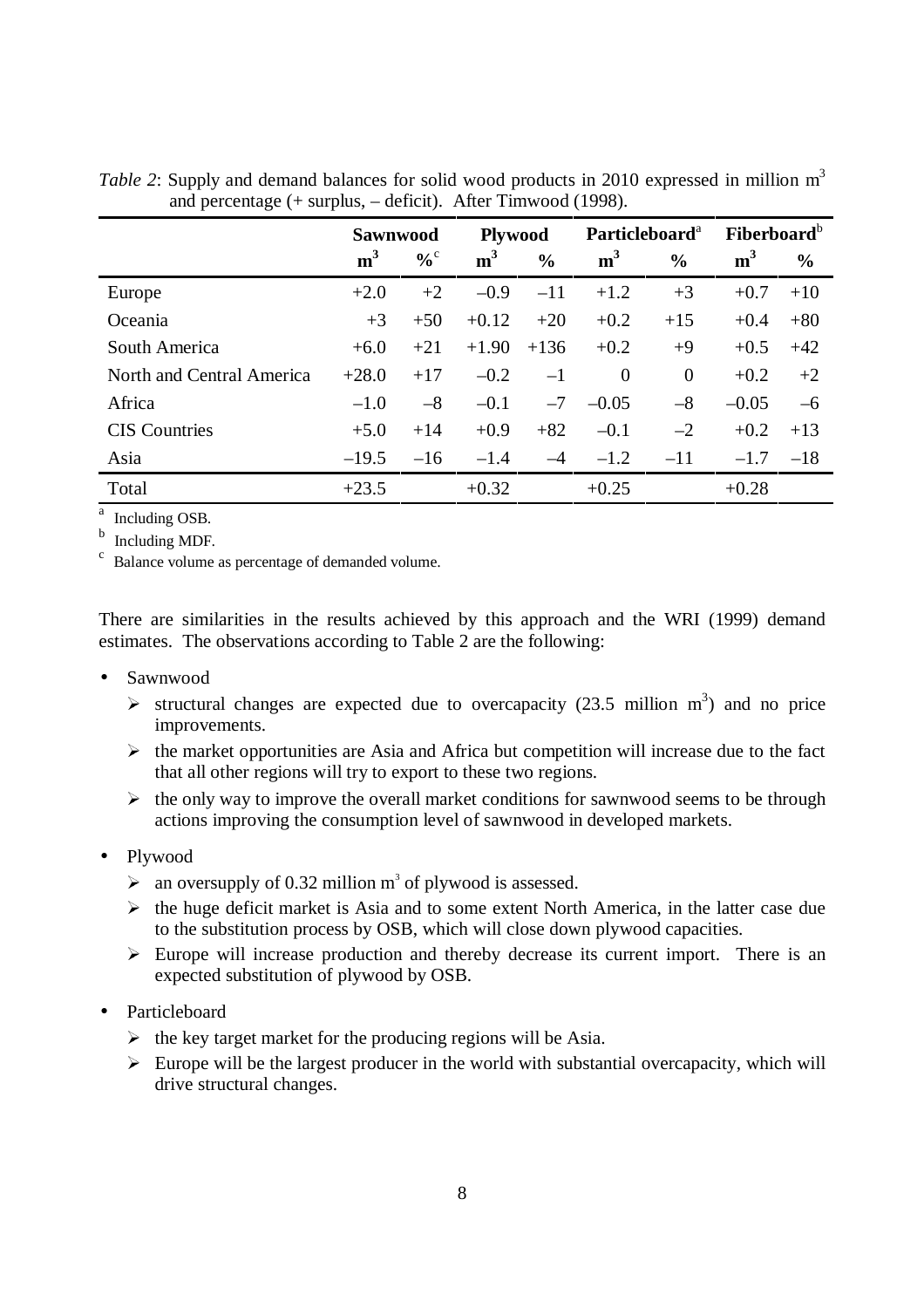- Fiberboard
	- $\triangleright$  the key target market for the production regions will be Asia.
	- $\triangleright$  Europe will have a substantial overcapacity, which will foster structural changes.
	- ½ production in Europe will nearly double, mainly caused by increased MDF production.

Trømborg *et al.* (2000) used dynamic partial equilibrium modeling in order to assess the global timber market in 2010 due to changes in economic growth, timber supply and technological trends. In their analysis they only identify the solid wood production group "Sawnwood and Plywood". The supply and demand balance for this group in 2010 shows a substantially higher surplus for Europe compared to the Timwood (1998) study, 7.8 million  $m<sup>3</sup>$  instead of 2.0 million  $m<sup>3</sup>$ . On the other hand the total global surplus is substantially lower +2.9 million  $m<sup>3</sup>$ . This study also identifies Asia (-22.8 million m<sup>3</sup>) and Africa (-5.3 million m<sup>3</sup>) as the major future deficit regions.

From the above studies it is obvious that market development (volumes) will only "pull" the industrial development of the OSB and MDF industry in the traditional markets. For the other solid wood products the interesting future markets are Asia and Africa, meaning that intensified competition can be expected in these markets from other producing regions.

Based on the above studies, with respect to Europe, the following conclusions can be singled out for 2010:

- Surplus of sawnwood;
- Structural changes to be expected in the sawmilling industry;
- Increased plywood production for domestic use;
- Europe will be the largest particleboard producer with substantial regional overcapacity; and
- Europe will have regional overcapacity for the production of traditional fiberboard.

### **3. Price Development**

A positive price development for solid wood products could act as a driving force for the development of the solid wood products industry. Solid wood products are global commodities. Therefore, price developments can be studied by global equilibrium models. FAO (1997) has assessed the real world prices for solid wood products in 2010 and these are presented in Table 3. Trømborg *et al.* (2000) show similar price developments.

|  | Table 3: Real world prices of solid wood products in 2010 (1994 US\$). After FAO (1997). |  |  |  |
|--|------------------------------------------------------------------------------------------|--|--|--|
|--|------------------------------------------------------------------------------------------|--|--|--|

|               | Price level in 2010             |
|---------------|---------------------------------|
| Sawnwood      | Price level of 1994             |
| Plywood       | Slightly above 1994 price level |
| Particleboard | Slightly above 1994 price level |
| Fiberboard    | Price level of 1994             |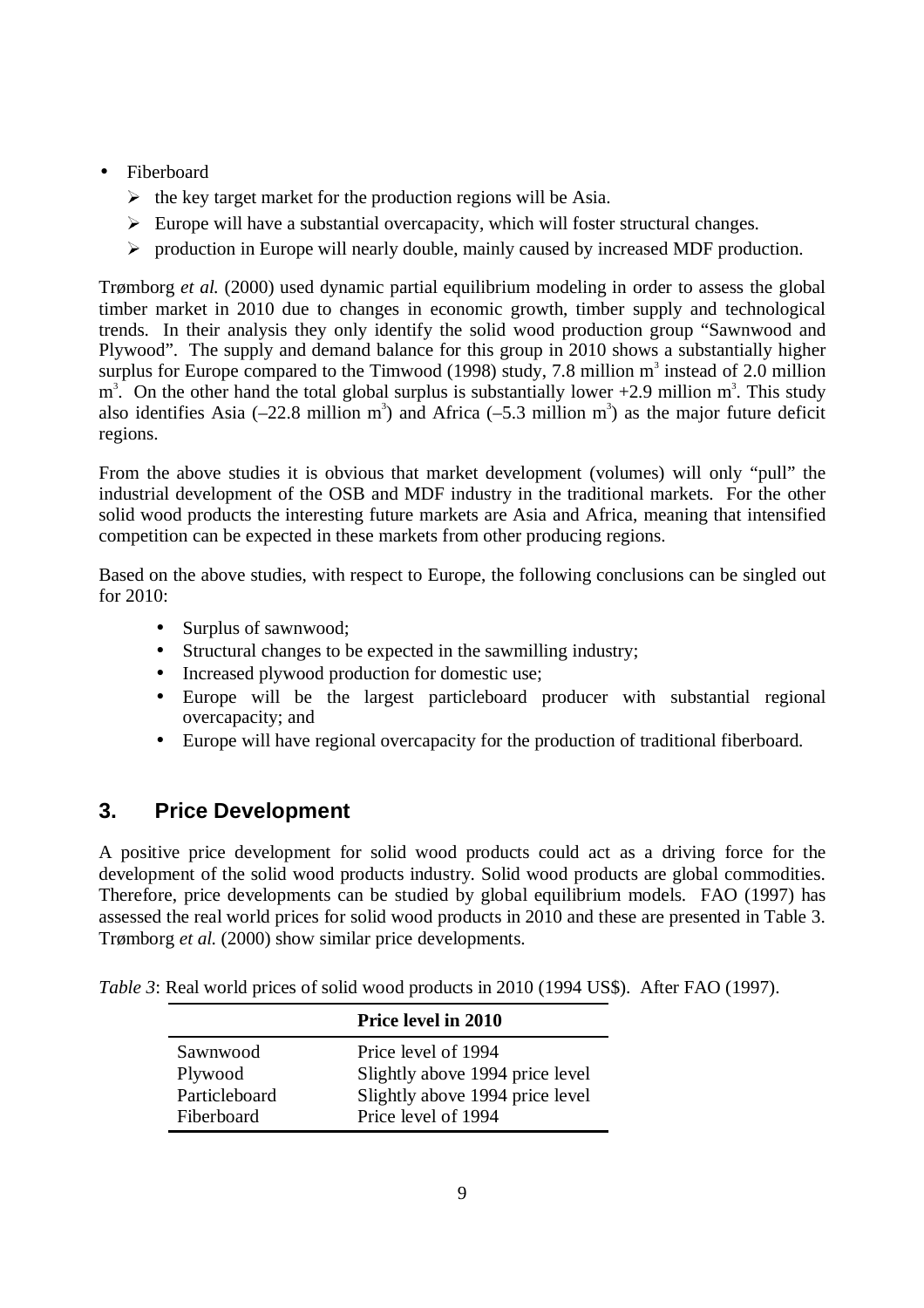It is obvious that this kind of price development is an indication of a Stalemate Phase (Mensch, 1979) in the solid wood industry which is a signal for structural change. The exceptions for the Stalemate Phase are the OSB and MDF industries, which seem to be in an Establishment Phase.

# **4. European Wood Balance**

Both Timwood (1998) and Trømborg *et al*. (2000) expect a dramatic growth in European sawnwood production between 1997 and 2010. The increase is assessed to be in the range of 11–20 million  $m<sup>3</sup>$  due to increased availability of sawlogs.

Since 1990 there is a downward trend in the fellings in Europe (30 countries). In 1990 the fellings were 474 million  $m^3$  o.b. and in 1997 dropped to 417 million  $m^3$  o.b., but only about 65% of the growth is harvested.

Nabuurs *et al*. (2000) kindly made available for this paper the latest (not yet published) analyses on wood supply possibilities in Europe in the form of fellings. The authors have produced a number of different scenarios. It is difficult to assess how supply will look in the future due to the impact of many interlinked factors. Therefore in this case I will use the two extremes of a multi-functional scenario reflecting changed perceptions of forestry and a scenario on the maximum sustainable production level. In assessing the rate of removals and extent of sawlogs the conversion factors used by Pajuoja (1995) have been employed. The statistics for 1997 and the conversion factors for sawlogs to sawnwood are taken from FAO (1999) and UN (1998a, b).

In Table 4 I have tried to calculate the supply possibilities of sawlogs and the corresponding possible sawnwood production in 2010 based on the two scenarios mentioned earlier. For a comparison the values for 1997 are also presented. The assessment deals with European countries (except Belarus, Moldovia, European Russia and Ukraine). The sawnwood production estimates are based on the domestic wood production in the European region and do not take into account any imported sawlogs to the region. The removal scenarios are adjusted to also include other wooded land.

|                                      | <b>Removals on</b><br>exploitable forest and |                   | <b>Sawlogs</b><br>million m <sup>3</sup> u.b. | <b>Sawnwood production</b><br>in million $m^3$ |                           |  |
|--------------------------------------|----------------------------------------------|-------------------|-----------------------------------------------|------------------------------------------------|---------------------------|--|
|                                      | other wooded lands<br>million $m^3$ u.b.     | <b>Coniferous</b> | Non-<br><b>Coniferous</b>                     | <b>Coniferous</b>                              | Non-<br><b>Coniferous</b> |  |
| 1997                                 | 373                                          | 155               | 33                                            | 83                                             | 11.5                      |  |
| <b>Total, 1997</b>                   |                                              |                   |                                               | 93.5                                           |                           |  |
| 2010                                 | 424-598                                      | 176-249           | $38 - 53$                                     | $93 - 132$                                     | $13 - 19$                 |  |
| <b>Total, 2010</b><br>lower scenario |                                              |                   |                                               | 106                                            |                           |  |

Table 4: Possible removals and possible sawnwood production in 2010 in million m<sup>3</sup> in Europe.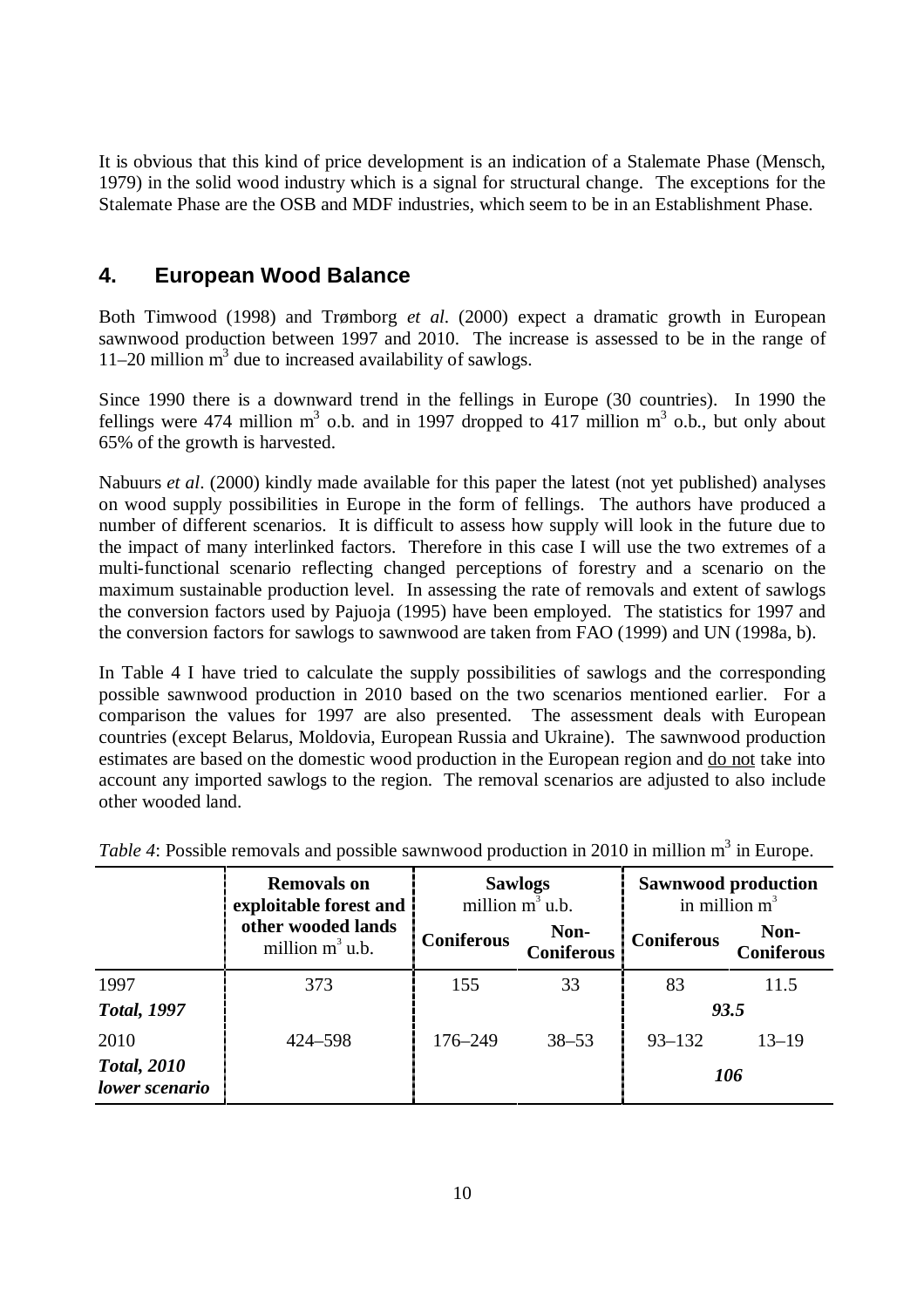According to the lower scenario there would be a possibility to increase the total sawnwood production between 1997 and 2010 by about 13 million  $m<sup>3</sup>$  resulting in a total production of 106 million m<sup>3</sup>. This is very well in line with the Timwood (1998) estimate. Trømborg *et al.* (2000) estimate a total plywood and sawnwood production for Europe of 112 million  $m<sup>3</sup>$  in 2010 if the imported logs are discounted in the production. If the average of the two scenarios (high and low wood supply) is used, the possibility to increase sawnwood production is 38 million m<sup>3</sup>. Stora Enso (SHIV/ASIB, 2000) assumes a net export of coniferous lumber from Western Europe of 10 million  $m<sup>3</sup>$  by 2010. This increased export is to some extent based on increased import of sawlogs. At the same time, Stora Enso expects a decline of the export from North America of 10 million  $m^3$  by 2010.

So far we have excluded Belarus, Moldovia, European Russia and Ukraine from the picture. There is a high probability that during the scenario period these countries will increase their exports of logs to the rest of Europe, or increase the domestic production of sawnwood, or foreign industry will invest in new capacities, or a combination of these measures will take place. This can be illustrated by the current trade of wood raw material in the Baltic Sea region (Figure 1).

All of this will increase the sawnwood production in Europe. In order to estimate the possible supply from these regions the following sources were used. For European Russia I have used analyses by FAO (1999), Nilsson and Shvidenko (1998) and Nilsson (1999a); for Belarus by Scandiaconsult (1997) and Nilsson (1999b); and for Ukraine, Nilsson and Shvidenko (1999), Nilsson (1999b) and Järvholm (1999). The assessment is summarized in Table 5.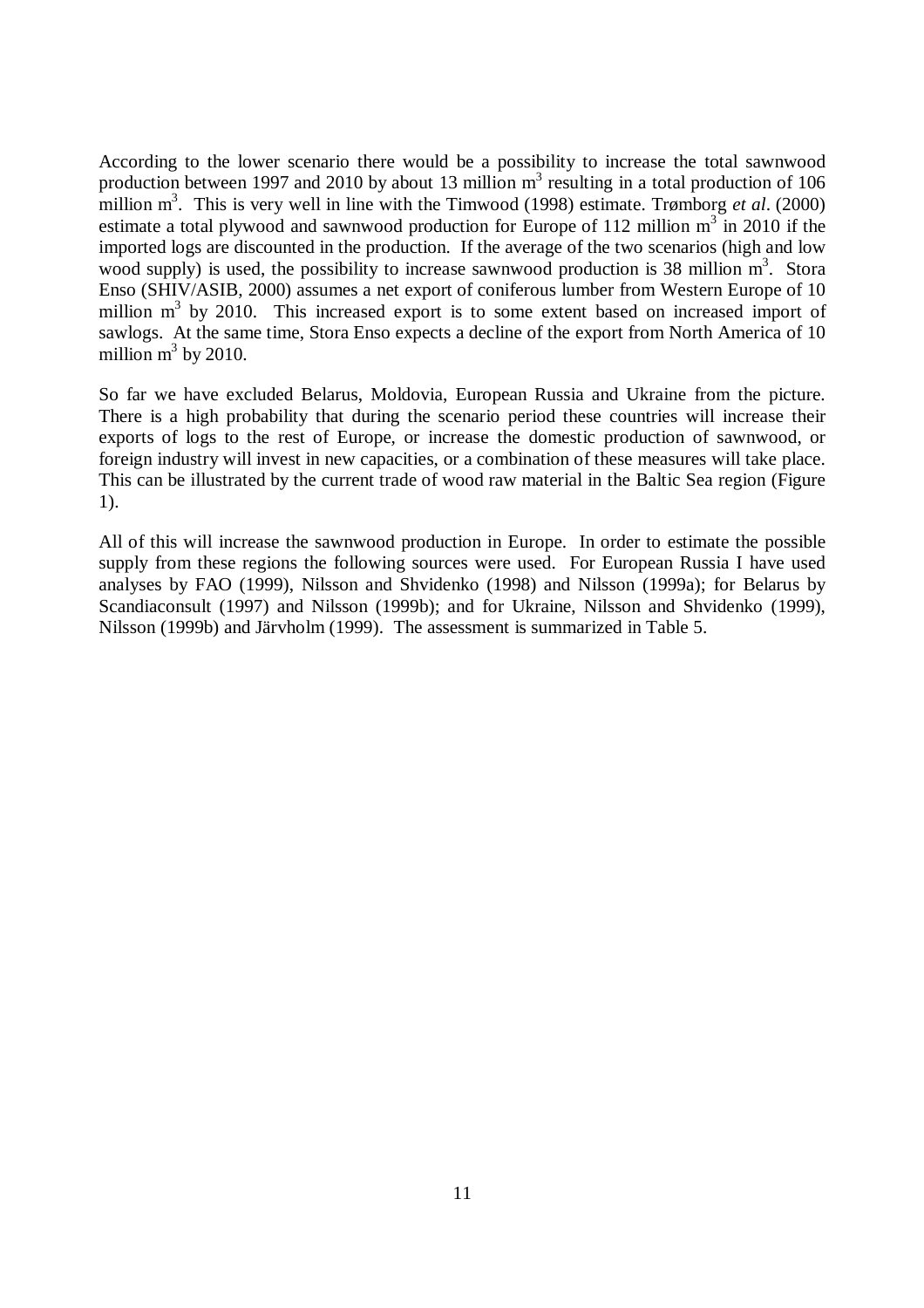

*Figure 1*: The Baltic Sea region. An integrated wood market.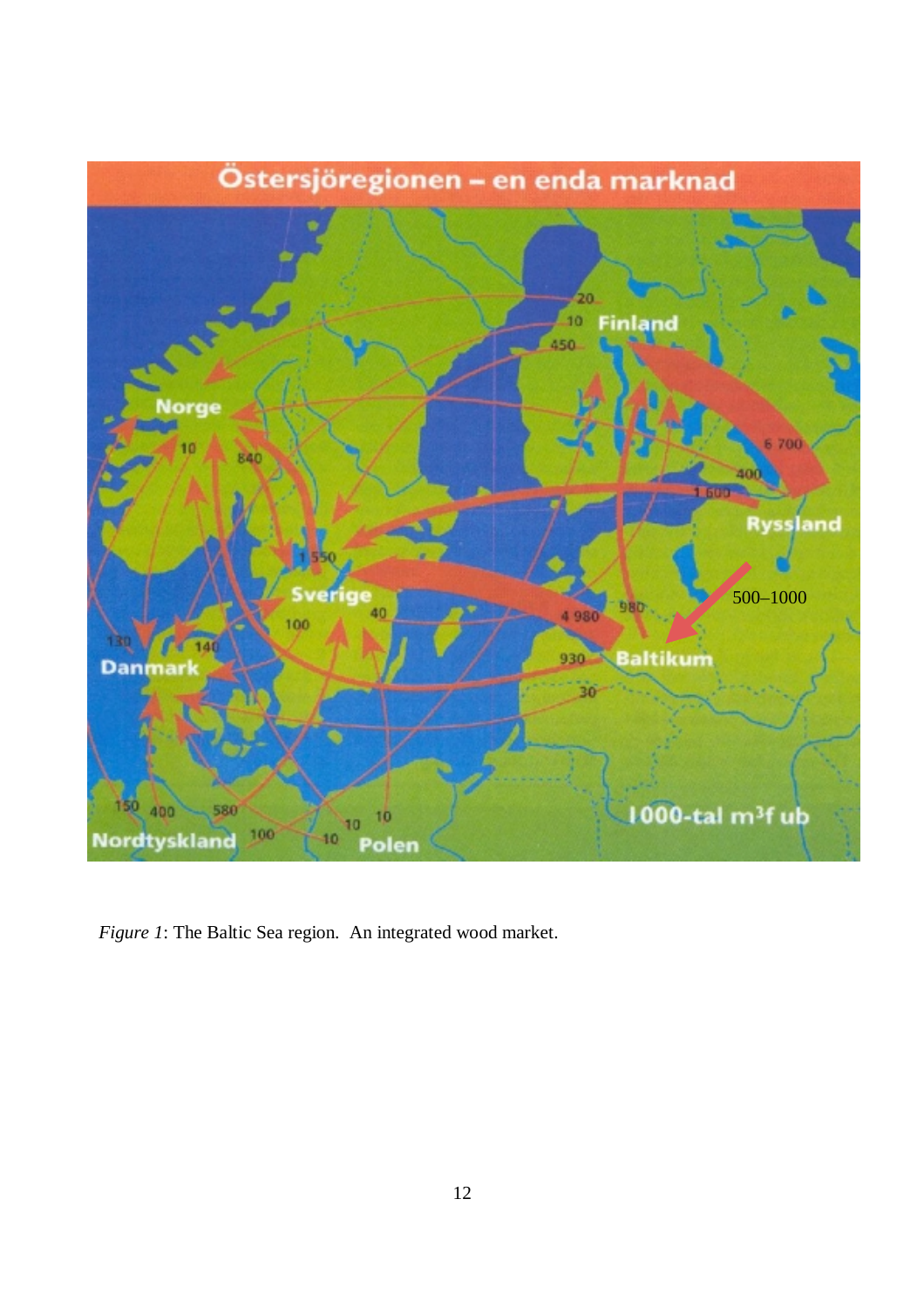|                    | <b>Removals on</b><br>exploitable forests & | <b>Sawlogs</b><br>million $m^3$ |                           | <b>Sawnwood production</b><br>in million $m^3$ |                           |
|--------------------|---------------------------------------------|---------------------------------|---------------------------|------------------------------------------------|---------------------------|
|                    | other wooded land<br>in million $m^3$ u.b.  | <b>Coniferous</b>               | Non-<br><b>Coniferous</b> | <b>Coniferous</b>                              | Non-<br><b>Coniferous</b> |
| 1997               |                                             |                                 |                           |                                                |                           |
| European<br>Russia | $70.0^{\circ}$                              | $23.3^{\circ}$                  | $8.3^{\circ}$             | 13.0                                           | 3.2                       |
| <b>Belarus</b>     | $17.6^{\circ}$                              | 8.1 <sup>b</sup>                | $2.9^{\circ}$             | 0.9                                            | 0.6                       |
| Ukraine            | 10.1                                        | 3.3                             | 2.9                       | 0.35                                           | 0.3                       |
| <b>Total</b>       | 97.7                                        | 34.7                            | 14.1                      | 14.25                                          | 4.1                       |
| 2010               |                                             |                                 |                           |                                                |                           |
| European<br>Russia | $120^{\circ}-180^{\circ}$                   | $40 - 60$                       | $14 - 22$                 | $20 - 30$                                      | $4.5 - 7.0$               |
| <b>Belarus</b>     |                                             | 6.0                             | 3.9                       | 3.0                                            | 2.1                       |
| Ukraine            |                                             | 4.4                             | 2.5                       | 2.2                                            | 0.8                       |
| <b>Total</b>       |                                             | 50.4-70.4                       | $20.4 - 28.4$             | $25.2 - 35.2$                                  | $7.4 - 9.9$               |

*Table 5*: Assessment of removals and sawnwood production in European Russia, Belarus and Ukraine in million  $m^3$ .

a Including so-called unofficial harvests.

b Official statistics but not realistic.

c Probable harvest.

d Sustainable harvest.

From Table 5 it can be seen that in the lower scenario there is a possibility to increase sawnwood production in total of 14 million  $m^3$  (11 million  $m^3$  of coniferous and 3 million  $m^3$  of nonconiferous) between 1997 and 2010. In the higher scenario the total potential for an increase of sawnwood production is 22 million  $m^3$  (16 million  $m^3$  coniferous and 6.0 million  $m^3$  of nonconiferous) between 1997 and 2010. If we combine the lower scenarios from Tables 4 and 5 we get a total picture according to Table 6.

|                                | Sawnwood production in million m <sup>3</sup> |                       |  |
|--------------------------------|-----------------------------------------------|-----------------------|--|
|                                | <b>Coniferous</b>                             | <b>Non-Coniferous</b> |  |
| 1997                           | 96.3                                          | 15.6                  |  |
| 2010                           | 118.2                                         | 20.4                  |  |
| Increase between 1997 and 2010 | 21 Q                                          |                       |  |

*Table 6*: Assessed possible sawnwood production based on domestic log production in 2010 from Pan Europe in million  $m^3$ .

The lower scenario indicates a possibility of increased coniferous sawnwood of 22 million  $m<sup>3</sup>$ and for non-coniferous sawnwood 5 million  $m<sup>3</sup>$ . The high wood supply scenario indicates a potential of increased total lumber production of 78 million  $m^3$  by 2010.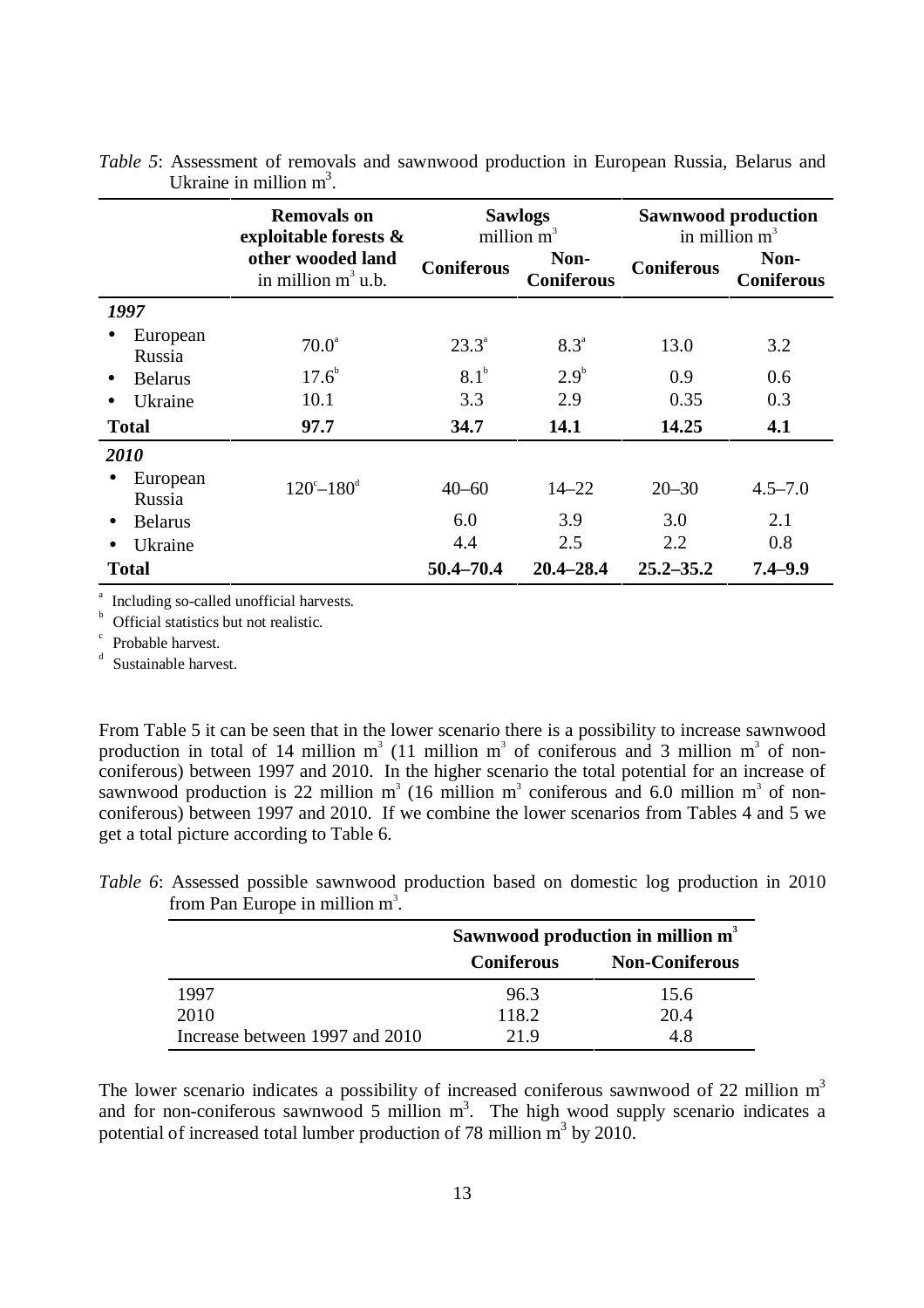The wood supply analysis until 2050, not discussed here, shows a continued increase in the supply after 2010. This means that in the longer term sawnwood production can increase even further from the region.

Wood supply analysis also shows that there are, from a wood supply point of view, good possibilities to increase the production substantially for the other solid wood products in the Pan European region.

# **5. Structural Change of the European Solid Wood Industry**

In the following discussion I will concentrate the presentation on the sawmilling industry. However, the illustration is also valid for the other traditional solid wood product sectors (with the exception of OSB and MDF).

New requirements from the business environment of the sawmilling industry demand substantial structural changes in order to achieve competitiveness and acceptable profitability. Examples on the focus for structural changes are:

- internationalization of trade;
- increased quality requirements on final products; and
- changed customer and trading structures (e.g., e-business).

The solid wood industry will be affected by a number of driving forces stemming from their customers and the customers' customers. The Swedish Forestry Association (2000) has illustrated this market chain in Table 7.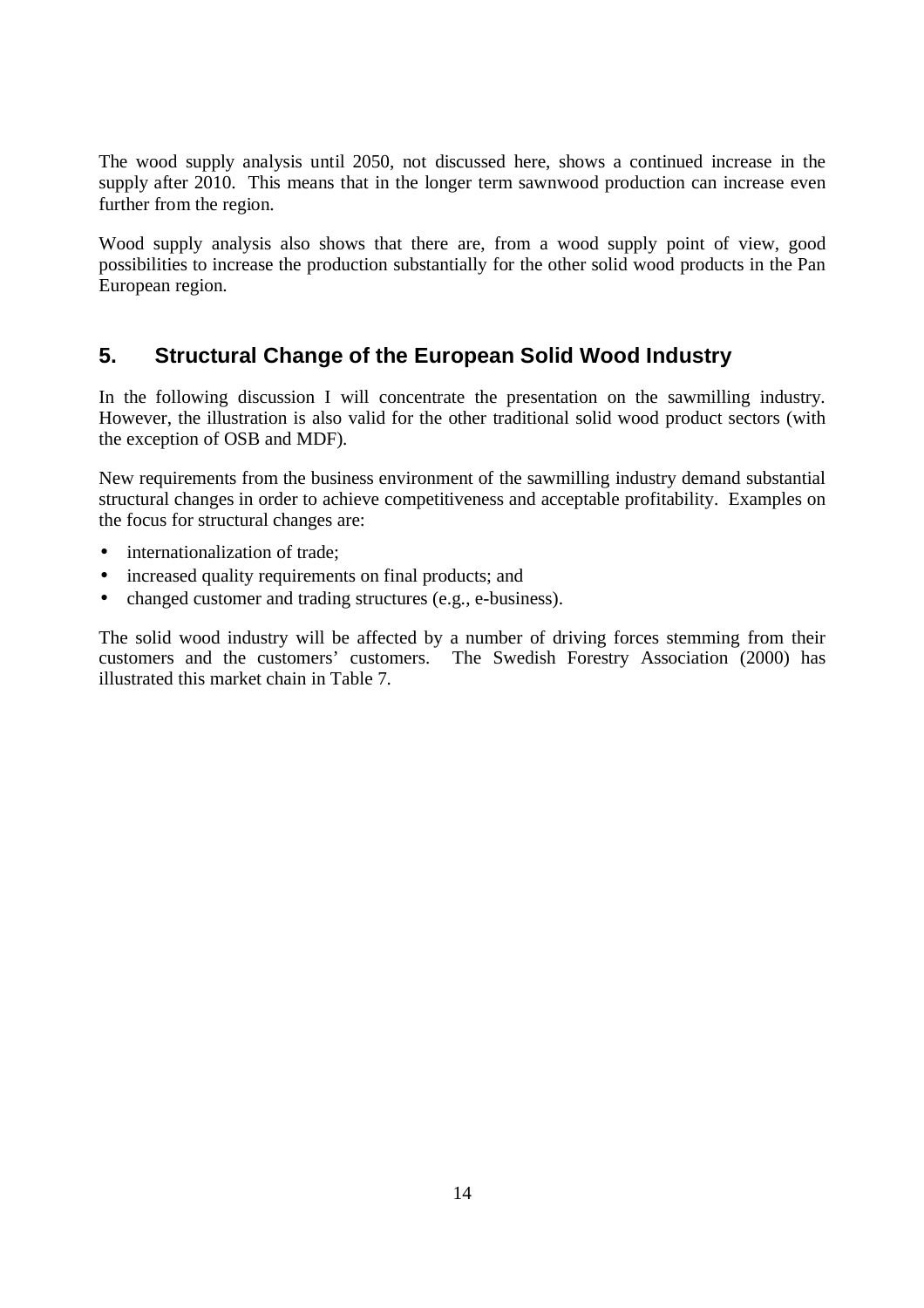| Customer's customer<br>e.g., 'Mr. Smith'' | <b>Customer</b><br>e.g., Furniture producer, Builder, DIY                                                                                                            | Wood products industry<br>e.g., sawmill, plywood plant, etc.                                                                                                                                                                                                                                      |  |
|-------------------------------------------|----------------------------------------------------------------------------------------------------------------------------------------------------------------------|---------------------------------------------------------------------------------------------------------------------------------------------------------------------------------------------------------------------------------------------------------------------------------------------------|--|
| Exerts pressure $\rightarrow$             | <i>Exerts pressure</i> $\rightarrow$                                                                                                                                 | $Recipient \rightarrow$                                                                                                                                                                                                                                                                           |  |
| <b>Driver</b>                             | <b>Driver</b>                                                                                                                                                        | <b>Expected change</b>                                                                                                                                                                                                                                                                            |  |
| More for less<br>Greater choices          | Economies of scale<br>leading to<br>٠<br>industry consolidation<br>Reduce costly inventories<br>٠<br>More direct contacts                                            | Consolidation, fewer and<br>bigger<br>producers to match<br>customers'<br>development<br>Service demands increase,<br>most<br>٠<br>notably JIT, shorter lead-time<br>Partnering, long-term relations<br>٠<br>Less business through middlemen<br>Increased interest for Basket of wood<br>products |  |
| Product reliability                       | Limited availability of carpenters/<br>$\bullet$<br>manual labor                                                                                                     | Higher share of blanks, components,<br>$\bullet$<br>prefab elements, systems                                                                                                                                                                                                                      |  |
| Information society                       | product<br>Higher<br>demand<br>$\bullet$<br><sub>on</sub><br>performance<br>More stringent building codes<br>$\bullet$                                               | Demands for longer warranty<br>$\bullet$                                                                                                                                                                                                                                                          |  |
|                                           | Increased availability of alternative<br>$\bullet$<br>materials/Substitution<br>Neutral raw material selection<br>$\bullet$<br>Information availability<br>$\bullet$ | Product development<br>$\bullet$<br>Higher consistency<br>of<br>quality,<br>$\bullet$<br>service, price<br>Facilitate e-exchange of information,<br>$\bullet$                                                                                                                                     |  |
|                                           | E-commerce for raw materials and<br>finished products                                                                                                                | products and service                                                                                                                                                                                                                                                                              |  |

*Table 7*: Summary of drivers and causation in the wood products industry. After The Swedish Forestry Association (2000).

To meet the changing demands, customized products and deliveries are required. In meeting the internationalization changed products, intensive marketing and efficient distribution are required. Changed end-use conditions require improved research and development. To create the possibilities to meet the changed demands and cheaper products an important ingredient is the concentration of the industry and large scale operations. Large sized and concentrated industries give a solid financial position, endurance, skilled personnel resources, attractive product mix, strong market organizations, etc.

The Swedish Forestry Association (2000) concludes in its analysis that "wood products manufacturers who comfortably rest on old merits in terms of product and service will not be around for the next decade".

#### **5.1 Concentration of the Industry**

Throughout Europe, a concentration of the industry occurs with fewer mills but with higher total production. This is illustrated in Table 8 for a number of countries in Europe based on so-called sawmill inventories. Unfortunately, the inventories have different dates but the development is clear: fewer and bigger mills with higher total production. It should also be pointed out that in most cases the sawmill inventories report higher production compared to the officially reported production figures for the actual year and that the technical capacities of the existing sawmills are substantially higher than the reported production figures.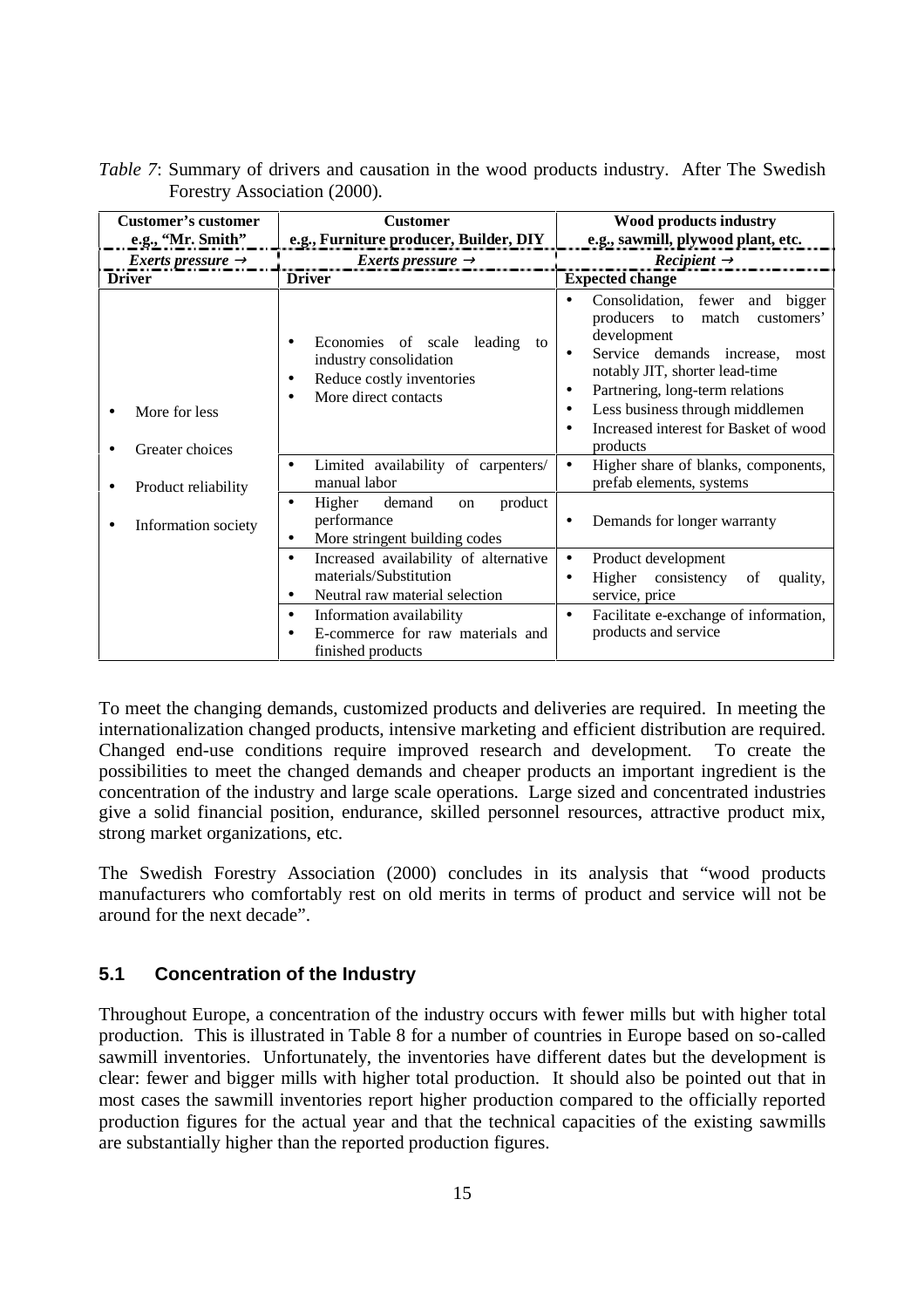A representative illustration of the concentration trend is the development in Austria (Figure 2). In the cases with outlooks (Table 8), the process towards bigger and fewer mills is assumed to go even faster in the future. In Germany for example, it is expected that the closing down of mills will result in new establishments of large mills in CIS-countries and Eastern Europe.



*Figure 2*: Number of sawmills and production over time in Austria. After Fachverband der Holzindustrie Österreichs (2000).

*Table 8*: Development of number of sawmills and production with outlook for some European countries.

| <b>Switzerland</b> | 1991  |                     |                    | 1996  |                    |                | 2010               |
|--------------------|-------|---------------------|--------------------|-------|--------------------|----------------|--------------------|
|                    | Mills | Production          |                    | Mills | Production         |                | Mills              |
|                    | 7165  | 1.73 million $m3a$  |                    | 538   | 1.43 million $m^3$ |                | 320                |
| <b>France</b>      |       | 1980                |                    |       |                    | 1994           |                    |
|                    | Mills | Production          |                    |       | Mills              |                | Production         |
|                    | 5241  | 8.96 million $m^3$  |                    | 3337  |                    |                | 9.69 million $m^3$ |
| <b>Germany</b>     | 1950  | 1995                |                    |       | 2000               | $2010^{\circ}$ | $2020^{\circ}$     |
|                    | Mills | Mills<br>Production |                    |       | Mills              | Mills          | Mills              |
|                    | 10200 | 4129                | 18.0 million $m^3$ |       | 2300               | 1500           | 500                |
| <b>Austria</b>     |       | 1980                |                    |       |                    | 1999           |                    |
|                    | Mills | Production          |                    | Mills |                    |                | Production         |
|                    | 2335  | 6.43 million $m^3$  |                    | 1668  |                    |                | 8.74 million $m^3$ |

a  $\frac{1}{b}$  Severe windfalls this year.

German mills will be established in CIS-countries and Eastern Europe instead.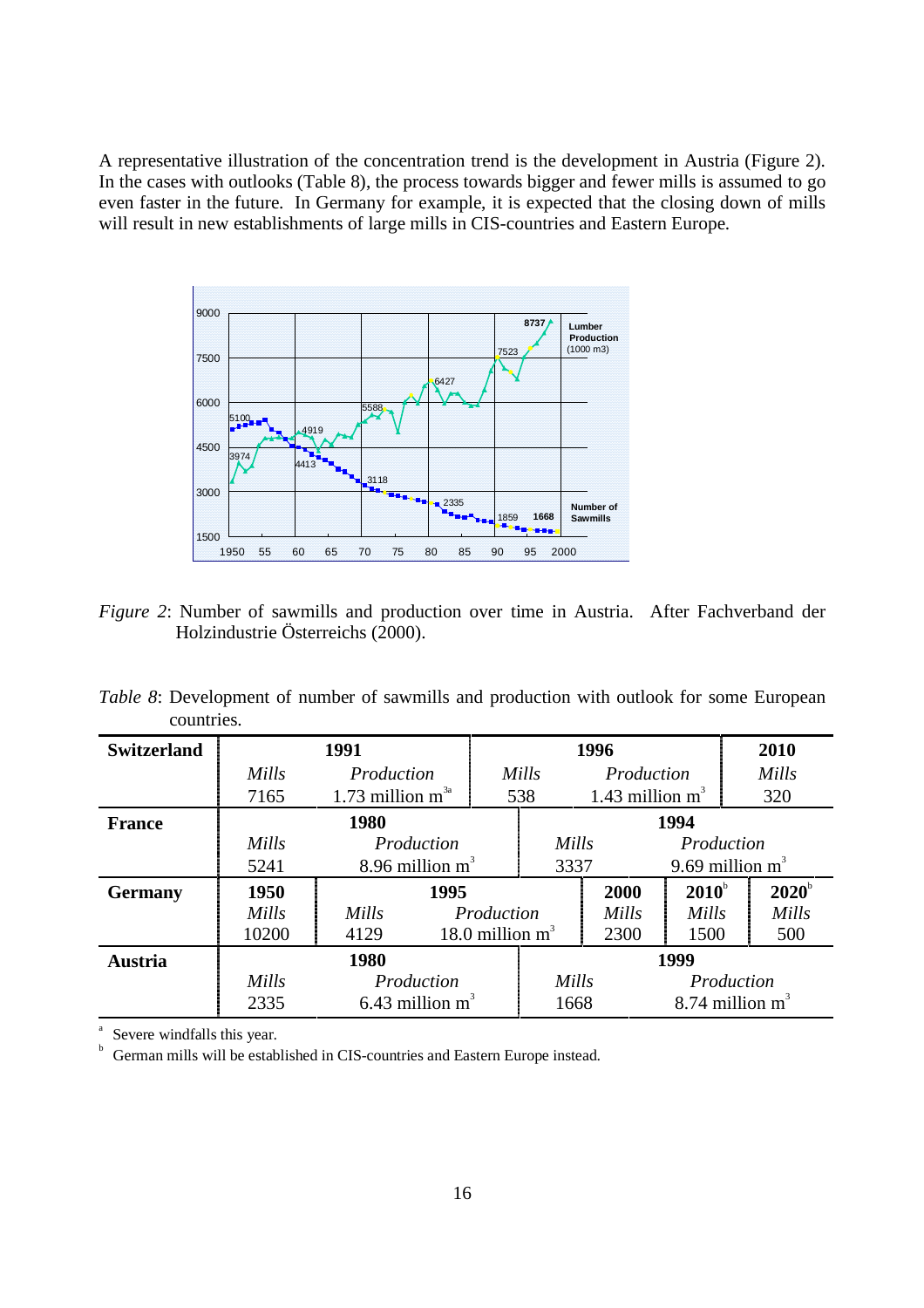In Austria a possible development within the time horizon of 2010 is illustrated in Figure 3 based on discussions with Austrian sawmilling experts.



*Figure 3*: Possible outlook for the sawmilling industry in Austria by 2010.

According to this outlook there will be three major groups of mills, but the total capacity will be dominated by the production of 10–15 mills in the large group. There is a ceiling for the number of large mills (10–15) in Austria due to available sites, wood procurement, storage, transportation, etc. Similar arguments are presented in Germany and Switzerland (SHIV/ASIB, 2000).

In the Austrian case it is assumed that 6–7 mills will move from the middle group to the large group within the time frame of 2010. It is argued that it is easier for the middle group to move to the larger group compared to the small group moving to the middle group. The middle group has the resources needed for a transition but the smaller group has not. The Austrian picture is confirmed in Germany where it is argued that sawmills having a sawlog consumption of less than  $0.7$  million m<sup>3</sup> will disappear in the future.

The Swedish sawmilling industry today produces  $15$  million  $m<sup>3</sup>$  of sawnwood. Production has increased by 40% since 1995. Some 250 mills contribute to 98% of the production. The outlook for the sector encompasses two sawmilling enterprises within the pulp and paper industry, one sawmilling enterprise within the forest owner's association, and five groups of enterprises of independent sawmills. These enterprises will have about 70% of the total production. The rest of the sawmills will deal with local and niche markets (Skog and Såg, 1999).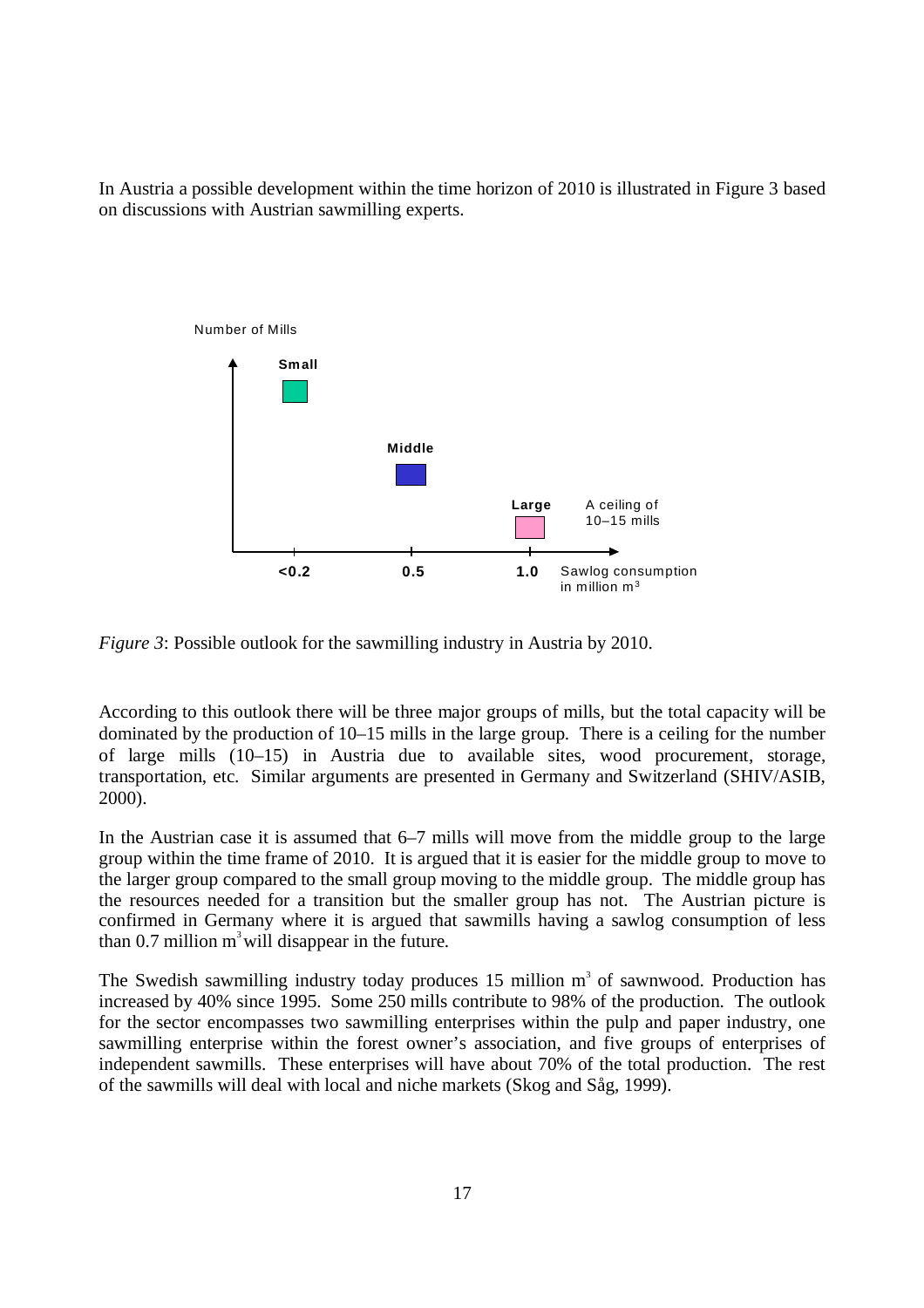### **5.2 Mergers**

Part of the picture described in Section 5.1 is an effect of mergers. During recent years a number of large sawmilling enterprises have seen the light through mergers in order to meet the requirements from a changed business environment and internationalization. The most visible example is Stora Enso, which is a merger between Enso of Finland, Schweighofer of Austria, and Stora of Sweden with production in Finland, Sweden, Austria and the Czech Republic. In Table 9, the 25 largest coniferous sawnwood enterprises in 1998 with changes in 1999 are presented.

It can be concluded that there have been rather dramatic changes in just a year towards larger enterprises through mergers in the top league of the European coniferous sawnwood industry. This development is expected to continue in the future with the market requirements on higher and similar technical quality and through the standardization by information technology. Thus, it looks like a movement towards a mega structure of the sawmilling industry.

But it is not only the sawmilling industry moving in this direction, the lumber retailers are also doing it. Recently a retailers group with participants from Austria, Germany and Switzerland was established. Furniture retailers are also getting bigger and fewer and the same is the case with Do-It-Yourself markets. As discussed in Section 5.1 these latter concentrations force the sawmilling enterprises and mills to become bigger and more efficient in the future.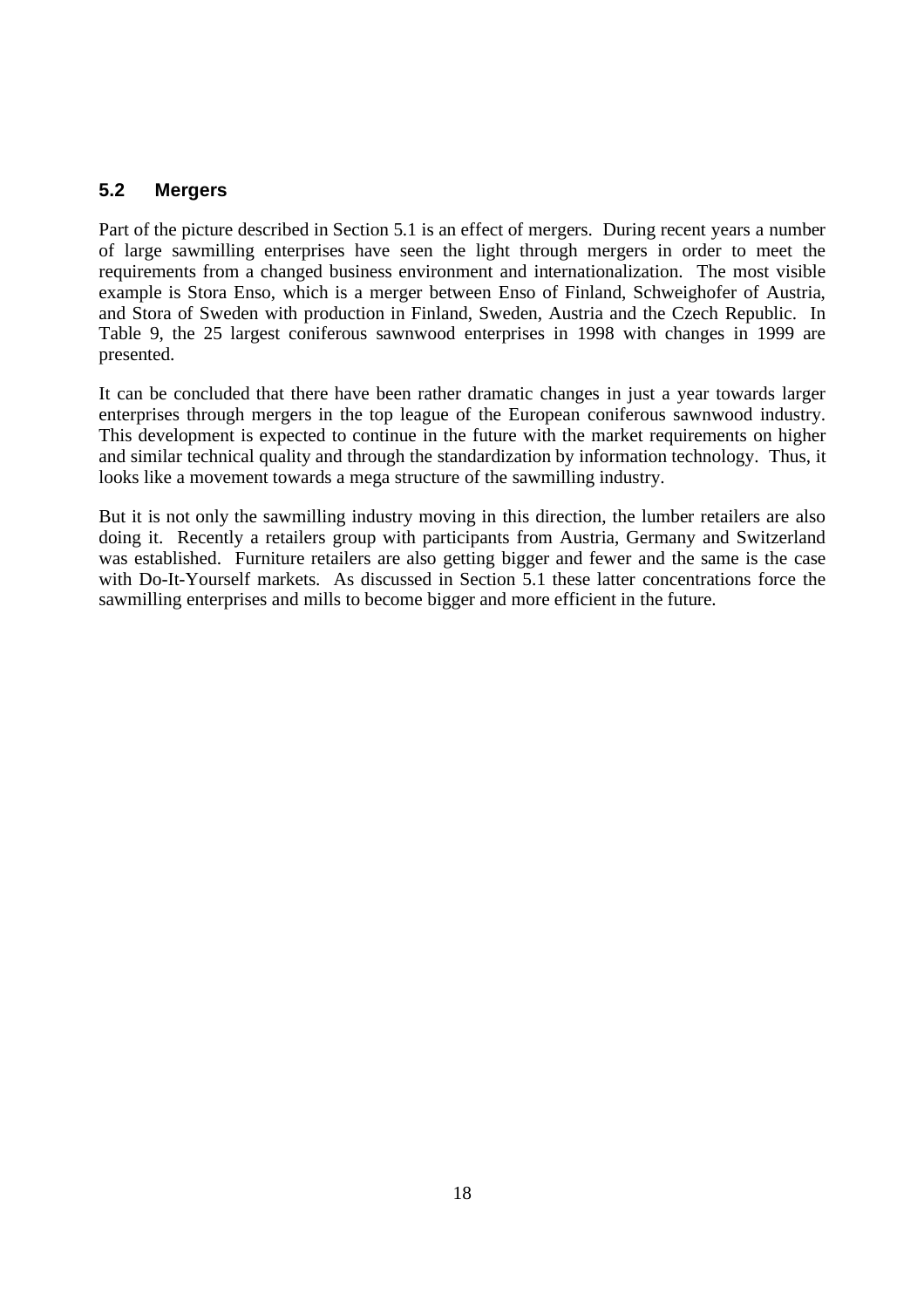| 1998                              |                   | 1999                               |                   |
|-----------------------------------|-------------------|------------------------------------|-------------------|
| <b>Name</b>                       | <b>Production</b> | <b>Name</b>                        | <b>Production</b> |
| Stora Enso, Finland               | 4.60              | Stora Enso, Finland                | 5.30              |
| Metsä-Timber, Finland             | 2.17              | Metsä-Timber, Finland (Finnforest) | 2.50              |
| UPM-Kymmene, Finland              | 2.10              | UPM-Kymmene, Finland               | 2.10              |
| AssiDomän, Sweden                 | 1.20              | Moelven, Norway                    | $1.80^{\circ}$    |
| Moelven, Norway                   | $1.10^{a}$        | Klausner Holz, Germany             | 1.45              |
| Klausner Holz, Germany            | 0.93              | Klenk Holzwerk, Germany            | 1.30              |
| Klenk Holzwerk, Germany           | 0.90              | AssiDomän, Sweden                  | 1.25              |
| Fagerlid, Sweden                  | $0.73^b$          | Graninge-SCA                       | $1.15^{\circ}$    |
| Vapo Timber, Finland              | 0.70              | Södra, Sweden                      | 0.90              |
| Norske Skog, Norway               | $0.68^{\circ}$    | Vapo Timber, Finland               | 0.70              |
| Mellanskog, Sweden                | 0.67              | Mellanskog, Sweden                 | 0.67              |
| SCA, Sweden                       | $0.65^{\circ}$    | Mayr-Mellnhof, Austria             | 0.50              |
| Södra, Sweden                     | 0.61              | Pfeifer Holzindustrie, Austria     | 0.43              |
| Graningeverken, Sweden            | $0.57^{\circ}$    | Holmen, Sweden                     | $0.39^{\rm d}$    |
| Mayr-Mellnhof, Austria            | 0.50              | Gebrüder Kühne, Germany            | 0.38              |
| Pfeifer Holzindustrie, Austria    | 0.43              | Rettenmeider, Germany              | 0.37              |
| MODO-Iggesund, Sweden             | $0.39^{\rm d}$    | Binder, Austria                    | 0.37              |
| Gebrüder Kühne, Germany           | 0.38              | Siat-Ferdinand Braun, France       | 0.35              |
| Rettenmeider, Germany             | 0.37              | Ante Holz, Germany                 | 0.34              |
| Binder, Austria                   | 0.37              | Anton Heggenstaller, Germany       | 0.34              |
| Siat-Ferdinand Braun, France      | 0.35              | Holzindustrie Hasslacher, Austria  | 0.31              |
| Ante Holz, Germany                | 0.34              | Escobois, France                   | 0.30              |
| Anton Heggenstaller, Germany      | 0.34              |                                    |                   |
| Holzindustrie Hasslacher, Austria | 0.31              |                                    |                   |
| Escobois, France                  | 0.30              |                                    |                   |

*Table 9*: The 25 largest coniferous sawmilling enterprises in Europe in 1998 with changes in 1999. Production in million m<sup>3</sup>.

a The sawmilling industry of Norske Skog was merged with Moelven. b

Fagerlid has gone bankrupt with no production in 1999 and is for sale.

cThe dominating part of SCA sawmilling was merged with Graninge.

dMODO-Iggesund was reconstructed to Holmen.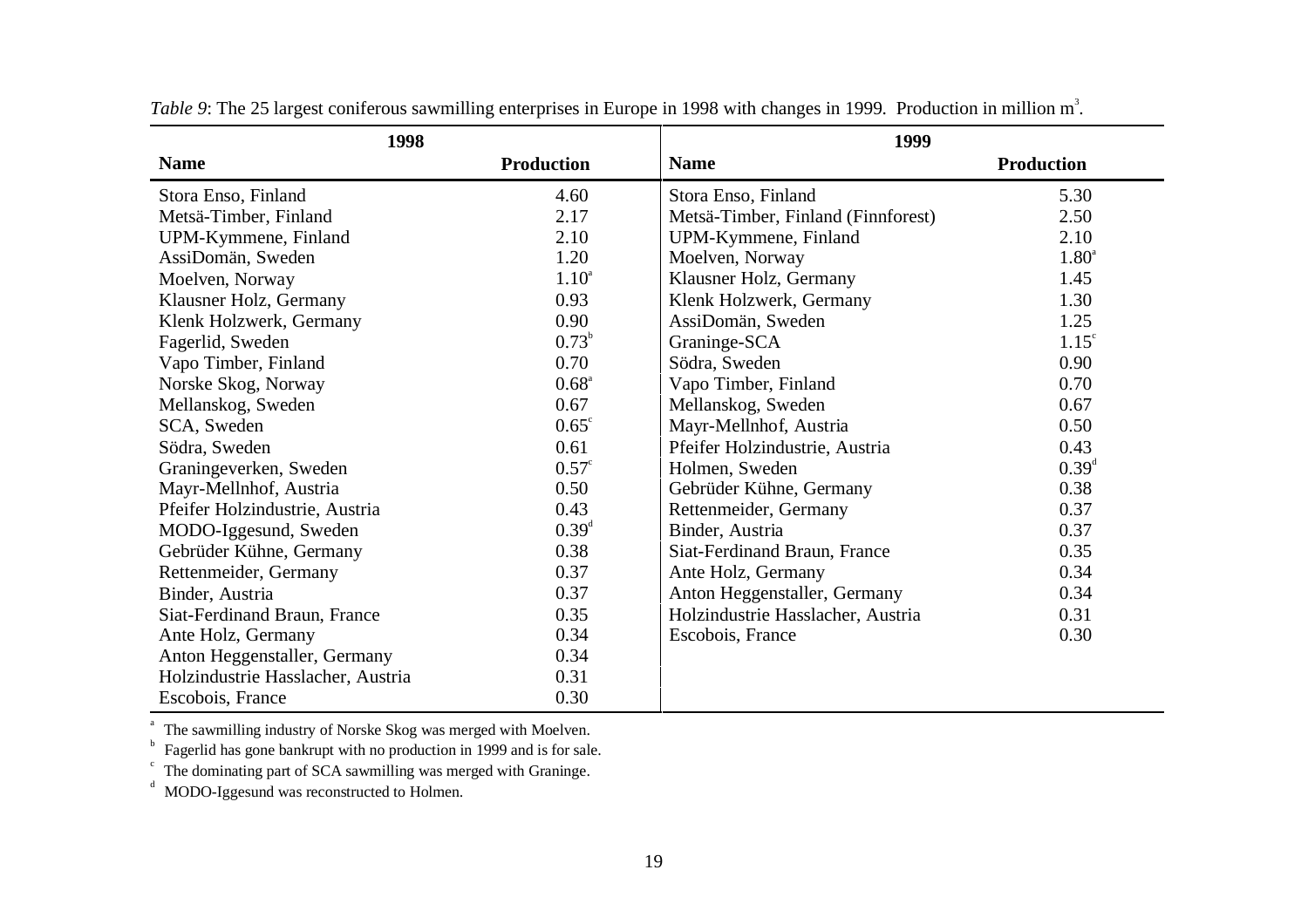### **5.3 Subsidies**

Since 1999 subsidies, in the form of co-financing between the EU and a number of state governments, are not allowed for sawmilling enterprises (or any solid wood product enterprise) for companies having 250 employees or a turnover above 40 million Euro. It would not change the rules if the enterprise would be split up into smaller units. In spite of this, there have been massive subsidies to the sawmilling industry in a number of famous cases and the most well known is the grant schedule in former Eastern Europe. This has been possible due to the fact that the above rule does not apply to Regional or Cohesion Funds or to state aids.

With the collapse of the German Democratic Republic the existing wood industry collapsed too. The harvest dropped from 11 million  $m<sup>3</sup>$  to 3 million  $m<sup>3</sup>$ . The federal German Government of the United Germany initiated different economic development programs and investors could obtain grants for 50% or more of the investment costs for new manufacturing mills. This resulted in investment decisions in the former East Germany (the New States) of a sawmilling capacity corresponding to 3.5–4 million  $m<sup>3</sup>$ (UN, 1999). This granting has substantially contributed to the concentration effects in the European sawmilling industry.

It can be expected that in the future the EU will keep a closer control on these kind of grant schedules but the state aid may continue especially in non-member countries of the EU.

### **5.4 Does the Size Matter?**

A long-term classical issue in the sawmilling industry has been the question whether or not economy of scale exists. This discussion has concentrated on the economy of scale at the mill level. It will start to discuss the issue of economy of scale at this level.

A number of studies argue that there is no economy of scale in the sawmilling industry at the mill level (e.g., Rogstad, 1975; Gustavsson, 1979; Warensjö and Jäppinen, 1997; Skog and Såg, 1999). Others argue that economy of scale exists at the mill level (e.g., Dobie, 1973; Haugland *et al*., 1978; Banskota *et al*., 1985; Martinello, 1985; Steele and Risbrudt, 1985).

During the later years there are reasons to assume that the economy of scale really is an issue. I have used the latest studies I could find on this issue in order to illustrate the possible economy of scale in European mills (Jaakko Pöyry, 1995; Fohlin and Silver, 1997). In Figure 4 we can see that the production costs in a  $420,000 \text{ m}^3$  sawnwood mill are about 80% of the production costs of a  $40,000 \text{ m}^3$  mill. If the wood procurement, delivery costs of final products and transportation costs for chips are included the economy of scale would lead to  $15\%$  lower costs for the  $420,000 \text{ m}^3$  mill compared to the  $40,000 \text{ m}^3 \text{ mill.}$ 

The curves in Figure 4 are supported by German statements that in the future there will not be any mills smaller than a production level of  $400,000$  m<sup>3</sup> of sawnwood. In addition, Jaakko Pöyry (1995) suggests that large sawmills integrated with pulpmills will have substantially better financial results compared to a "standing by itself" sawmill (doubling the impact of economy of scale).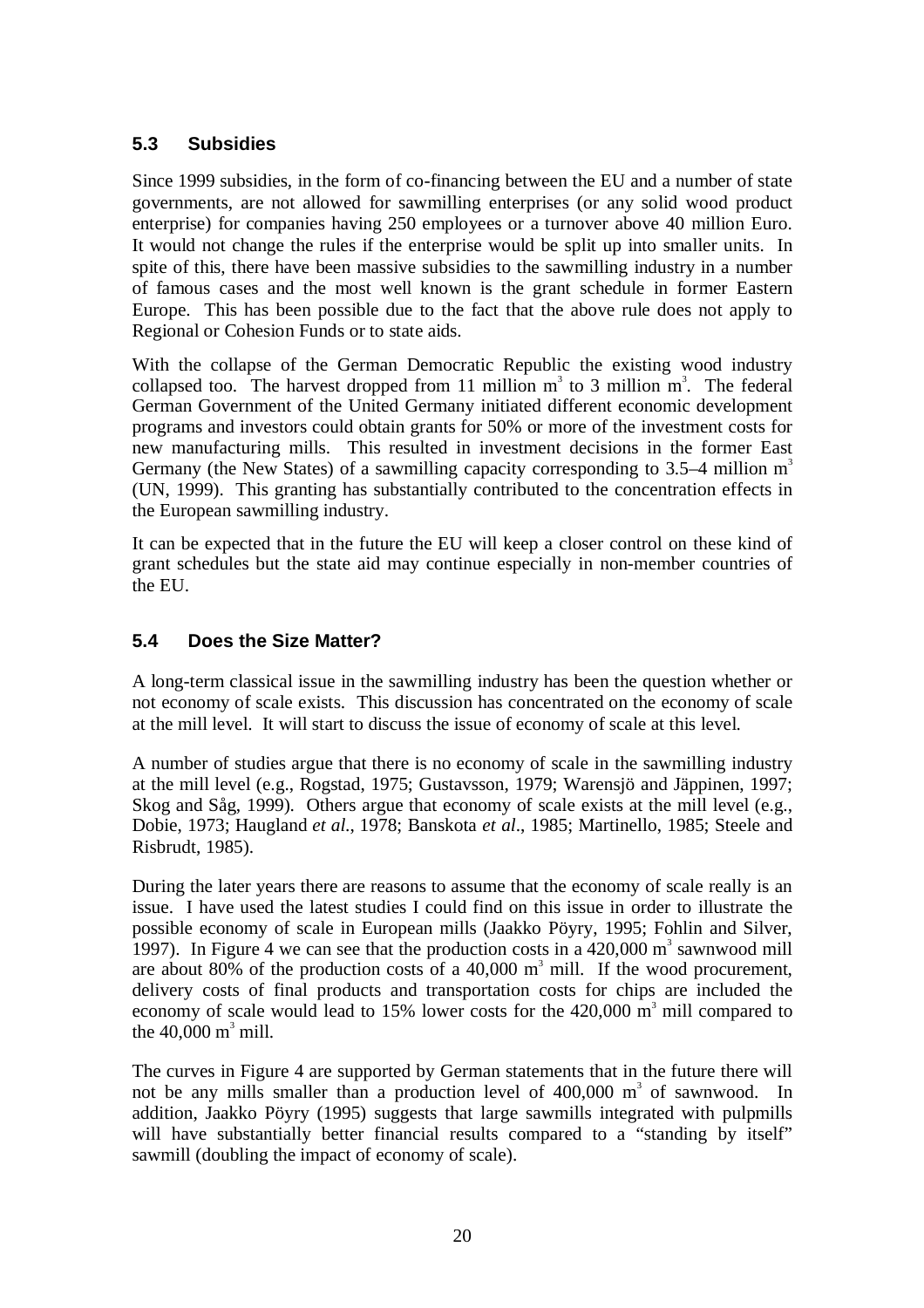

*Figure 4*: Economy of scale in sawmills.

But it is also obvious, that with the structural change of the markets and connected distribution following internationalization, there are other dimensions of economy of scale in place today. After dialogues with a number of sawmilling companies I am bound to conclude that are also scale of economies at the enterprise level in the form of two features. The first feature is at a regional level where economy of scale seems to be in place due to the possibilities for product specialization, raw material procurement and distribution. The second feature is at the multinational level where economy of scale can be created through improved market organization, branding, financial capacity, product development, human resources, distribution network, strategic alliances and capacities to meet "new/changed" actors in distribution and retailing. It seems like the highest possibility to create Value under the current and future mid-term market conditions is at the multinational enterprise level. These conclusions are summarized in Table 10.

*Table 10*: Possible economy of scale in the European sawmilling industry. Production level in  $m^3$ /year.

| <b>Level and Efficient Scales</b>                                    | <b>Factors</b>                                                                                                                                                                                               |
|----------------------------------------------------------------------|--------------------------------------------------------------------------------------------------------------------------------------------------------------------------------------------------------------|
| Individual Mill Level:<br>200–400,000 m <sup>3</sup> /year           | <b>Production factors</b>                                                                                                                                                                                    |
| Regional Enterprise Level:<br>400-1,000,000 m <sup>3</sup> /year     | Product specialization, raw material procurement,<br>distribution, management                                                                                                                                |
| <b>Multinational Enterprise Level:</b><br>2.5–10 million $m^3$ /year | Market organization, branding, financing,<br>distribution, strategic alliances and capabilities to<br>challenge "new" actors in distribution and retailing,<br>human resource capacity, product development. |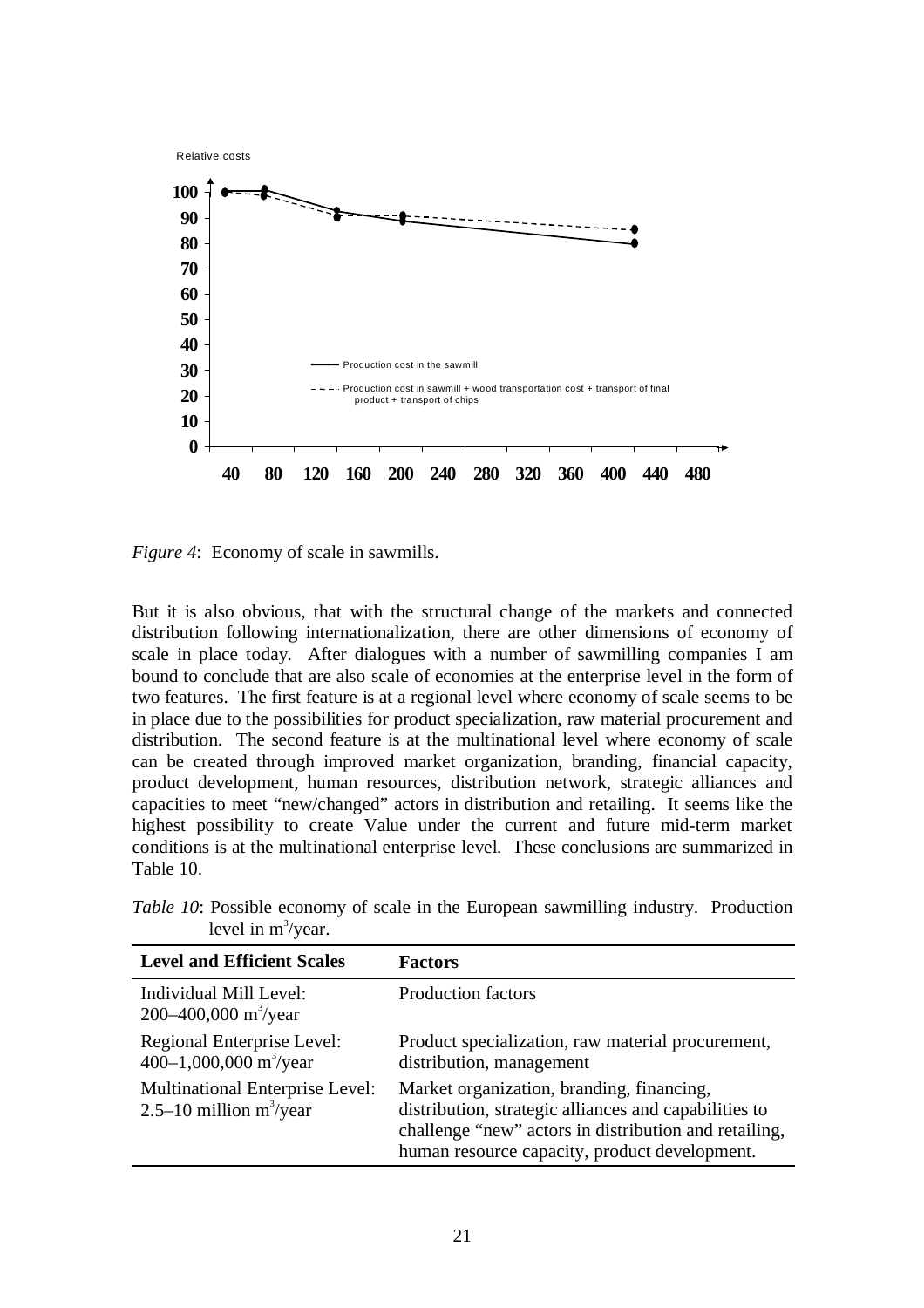However, the economic optimal size is very much dependent on the market segments in focus. The more focused and the more high value added segments require less volumes.

In a global situation with constrained markets and small economic margins it seems to be plausible to assume that the economy of scale (at different levels) will play an even more important role with respect to the concentration of the European sawmilling industry. There is also a possibility that we will see more and bigger new mills established as integrated mills of pulp mills.

The above-discussed economies of scales are researched to a limited scale and need more deep analysis. It should also be pointed out that the above picture may change substantially with a large scale implementation of the new information technology in the sector (see Table 11).

*Table 11*: Potential cost savings from business-to-business e-commerce (industry savings as percentage of total costs). Source: European Voice (2000).

| Aerospace machinery   | 11        | Health care                 |           |
|-----------------------|-----------|-----------------------------|-----------|
| Chemicals             | 10        | Life sciences               | $12 - 19$ |
| Coal                  | 2         | Machinery (metals)          | 22        |
| Communications        | $5 - 15$  | Media and advertising       | $10 - 15$ |
| Computing             | $11 - 20$ | Maintenance/repair services | 10        |
| Electronic components | $29 - 39$ | Oil and gas                 | $5 - 15$  |
| Food ingredients      | $3 - 5$   | Paper                       | 10        |
| Forest products       | $15 - 25$ | <b>Steel</b>                |           |
| Freight transport     | $15 - 20$ |                             |           |

### **5.5 Substitution and Technological Product Development**

Product preference is constantly changing due to product innovation and changing consumer preferences (Burrows and Sanness, 1998; 1999). Product price (including purchase and maintenance costs) continues to play an important role in product selection, as well as the quality of the product. But also factors like cultural preferences, perceived value, environmental aspects, etc., are of major concern. The forest products industry competes mainly with the plastic, aluminium, steel and concrete industries. Burrows and Sanness (1998; 1999) present an industry benchmarking (Figure 5), summarizing the strengths and weaknesses of these industries. They also present environmental benchmarking (Figure 6).

Burrows and Sanness (1999) conclude that steel and concrete are serious threats to forest products in construction and that building cladding materials and framing materials are highly contested.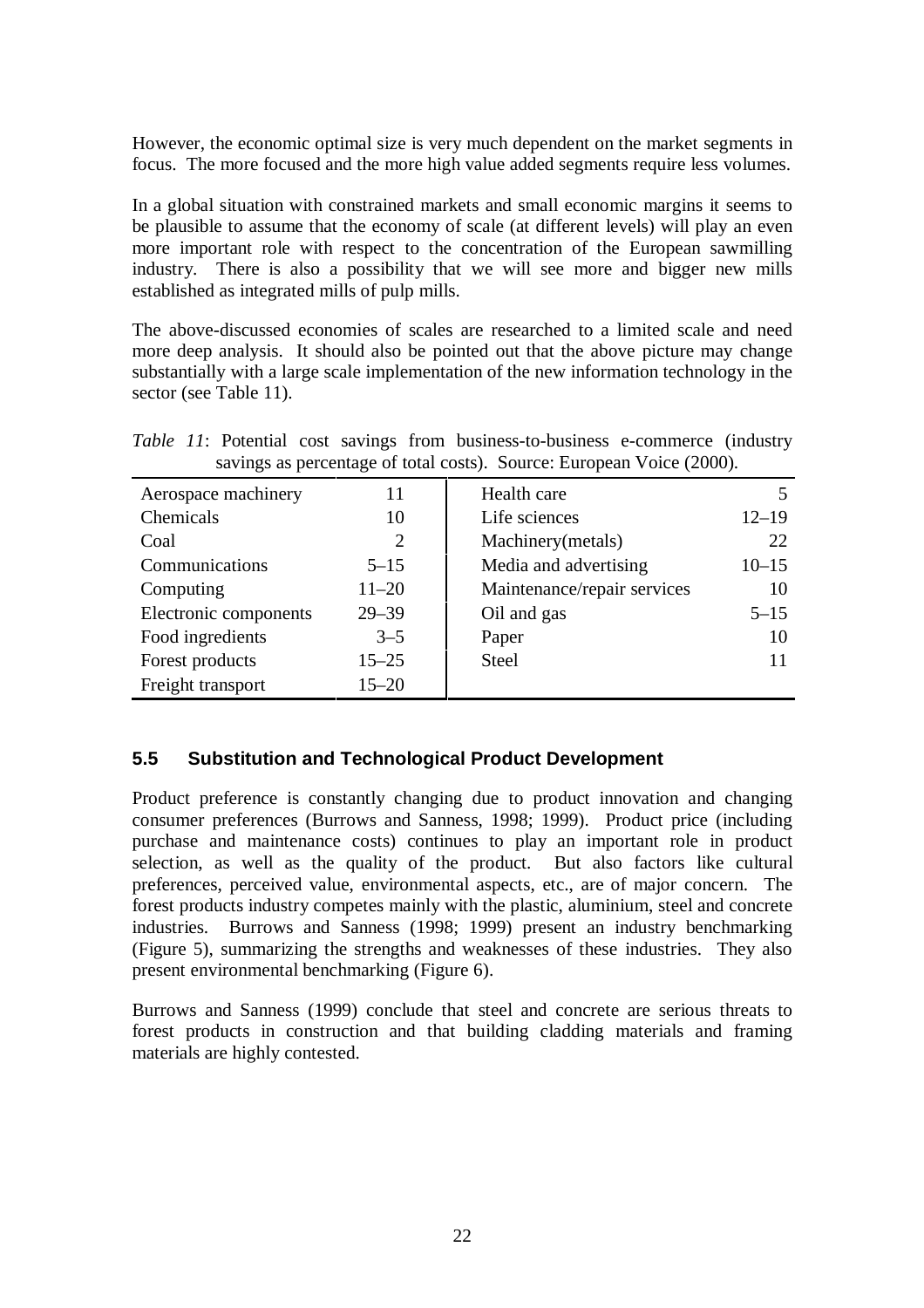

*Figure 5*: Industry benchmarking semaphore. After Burrow and Sanness (1999).



*Figure 6*: Environmental benchmarking semaphore. After Burrow and Sanness (1999).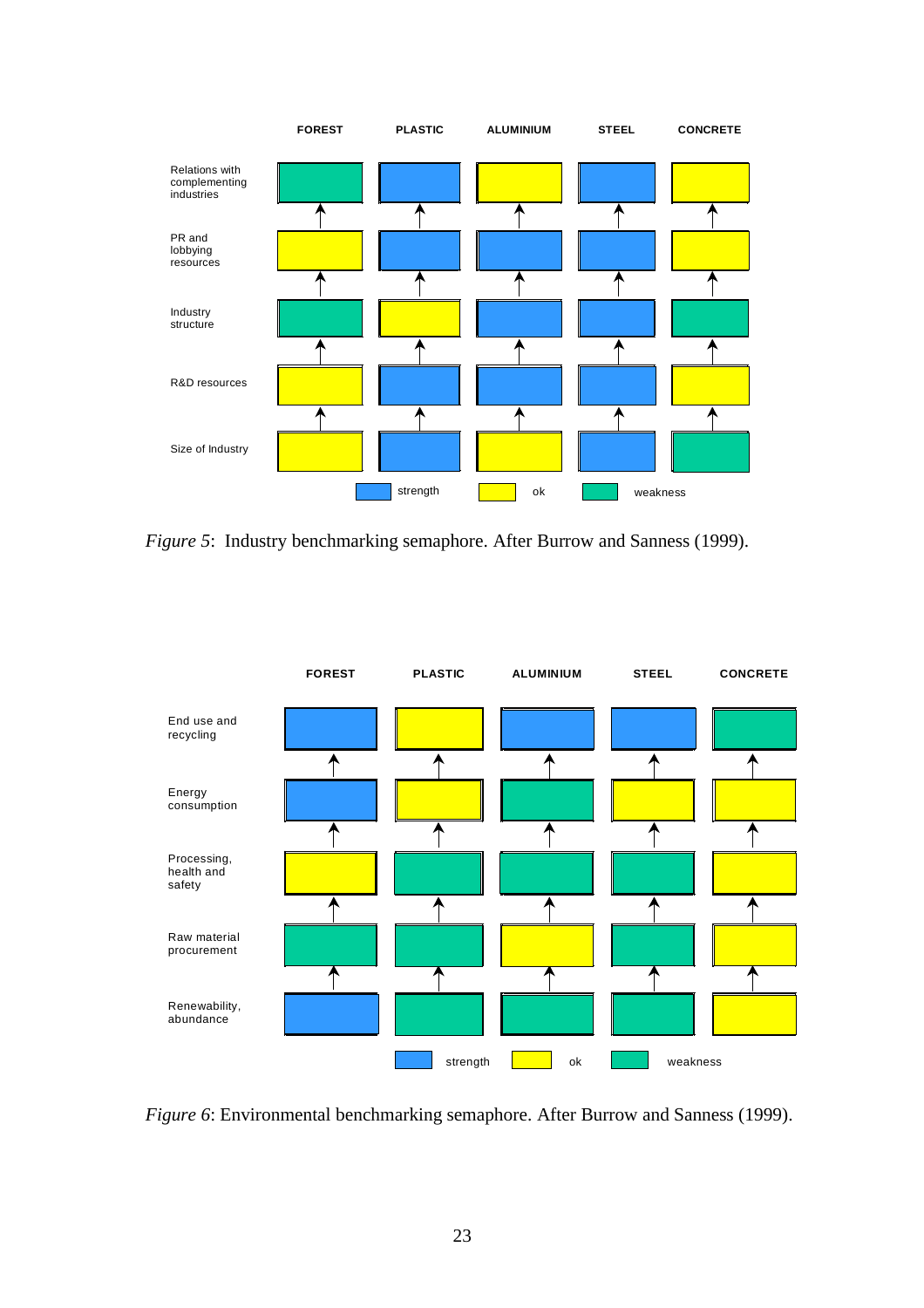The material substitution in the US residential construction industry moves quickly (Fleishman *et al*., 1999) and is a signal about the upcoming situation in the rest of the world. Fleishman *et al*. (1999) report that residential builders have increased their use of substitute structural materials (versus coniferous sawnwood) since 1995 (Figure 7). During the period 1995–1998 the authors report the following losses in market shares for coniferous sawnwood: wall framing 10%, floor framing 17%, and roof framing 11%. Engineered wood products emerged as the clear winners in the form of glulam beams, wood I-joists and laminated veneer sawnwood. The authors also assess the builder satisfaction with coniferous softwood (Figure 8). As seen from this figure the quality aspects of coniferous lumber are more a reason for substitution than the price.



*Figure 7*: Number of substitute building materials used, 1995–1998. After Fleishman *et al*. (1999).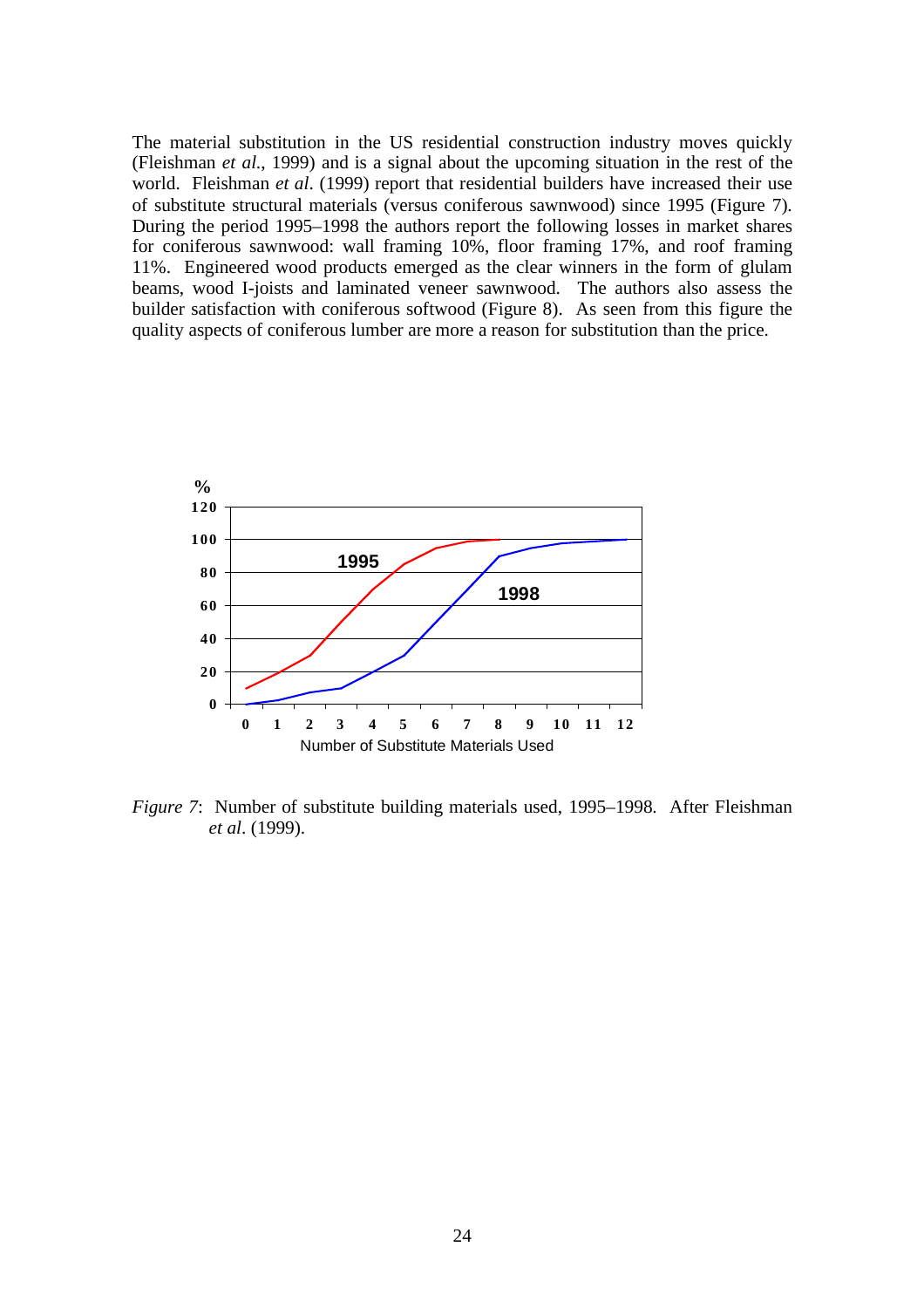

*Figure 8*: The gap between importance and satisfaction rankings of thirteen product attributes. After Fleishman *et al*. (1999).

In the following paragraphs I will illustrate some ongoing substitutions in Europe. In the European residential construction industry about 5 million tons of plastic is used per year. Recycled plastic composites for outdoor products and plastic facades are very competitive with wood. This is illustrated for the USA in Figure 9.



*Figure 9*: USA, Material for outdoor facades in new single family houses. After STEF (2000).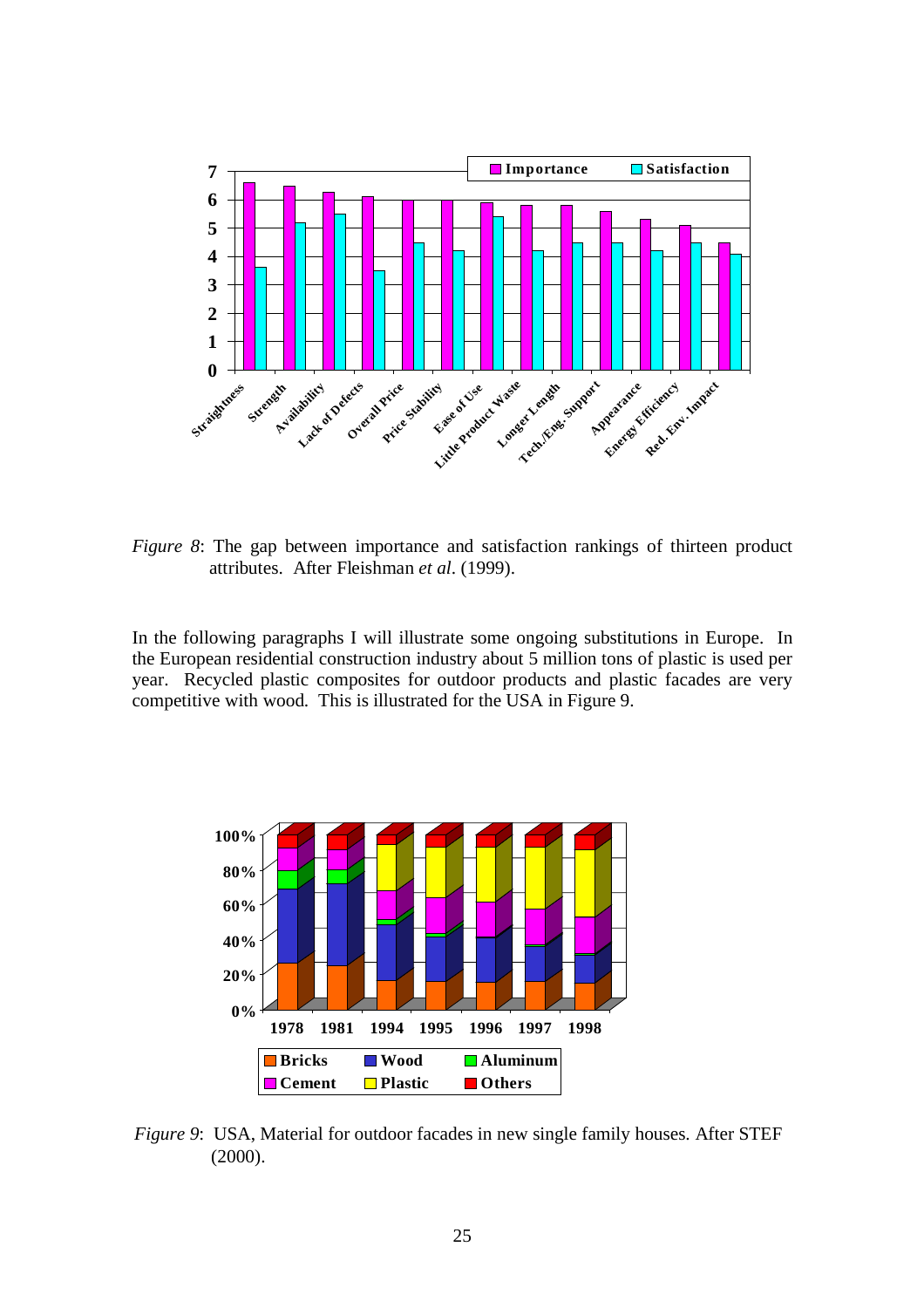In Europe, MDF is increasing its market shares in furniture, panels, mouldings and flooring. Europe is the biggest market for MDF and the yearly average increase in consumption has been 17% since 1989, which can be compared with a growth rate of 0.3% for coniferous sawnwood during the same period (Figure 10).



*Figure 10*: Western Europe, Consumption of MDF and coniferous sawnwood. After STEF (2000).

The European window market consists of 83 million window units. Plastic has a market share of 38% (increasing) and wood 33% (decreasing). Laminate flooring now has a similar market share as wood in Europe (Figure 11).



*Figure 11*: Market shares in Europe for floor cover. After SHIV (1998).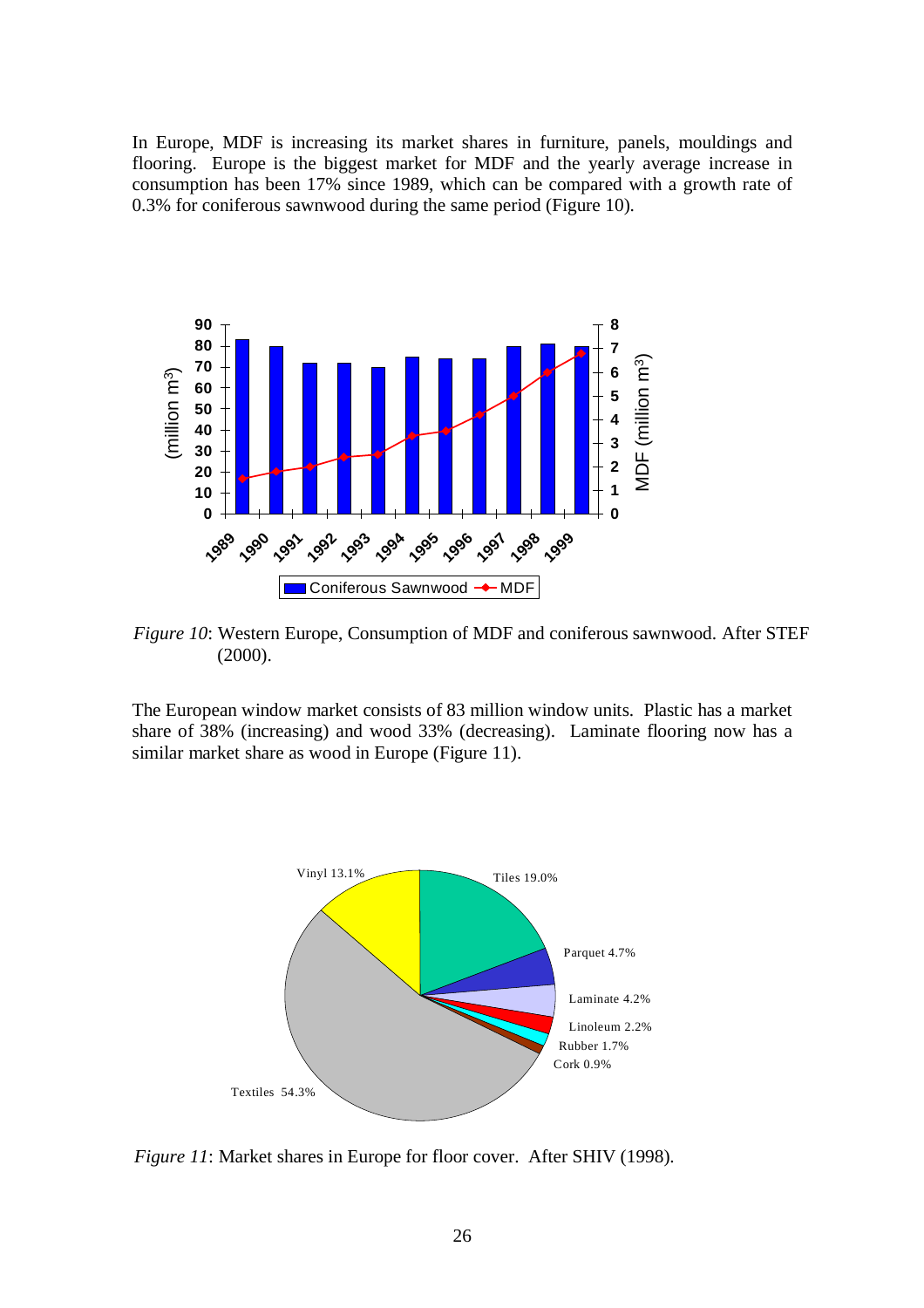There is also a substantial technological development of solid wood products underway. Of special interest is the development of engineered wood products (EWP). Timwood (1998) identifies that within the time horizon of 2010 we will have the following new EWPs on the market:

- Oriented Strand Lumber (OSL);
- Timber Strand:
- Complete Residential Construction Systems; and
- Laminated Veneer Lumber.

There is also crucial technological breakthroughs expected of composite particleboards for construction purposes.

The technological development in the form of composite panels and EWPs will change the competitive position between different solid wood products in Europe (Timwood, 1998). The major changes are:

- Increased use of inexpensive raw material like aspen and poplar;
- Composite particleboard for construction;
- Oriented Strand Lumber; and
- Flaked Parallam.

Thus, increased substitution and technological developments are expected in Europe, which will change the competitive position of sawnwood successively.

This development is linking back to Section 5.4 due to the fact that in order to meet the threats of substitution and the technological development through EWP the sawmill enterprises have to be big in order to be able to invest in the required technological development of sawnwood.

There are also a lot of challenges around for technological developments and new products of solid sawnwood. One such example is the so-called "thermo wood".

### **5.6 State of the European Sawmilling Industry**

One approach to judge the development stage of an industrial sector is to apply the socalled wave-theory based on Kondratiev (1935), Schumpeter (1961), and Mensch (1979). Lönnstedt *et al.* (1983) used this concept for problem identification in the Swedish forest sector in the early 1980s. According to Mensch's (1979) theory the development of an industrial sector can be divided into three phases.

The first phase (Phase of Establishment) is characterized by establishment based on basic innovations. The investments made are targeting to improve the innovation. The domestic market is the primary target and demand is supply driven.

The second phase (Expansion Phase) is intensive. Investments are made for technological development and increased production. The real price on the final product decreases costs for labor and raw material increase. The output becomes more and more standardized.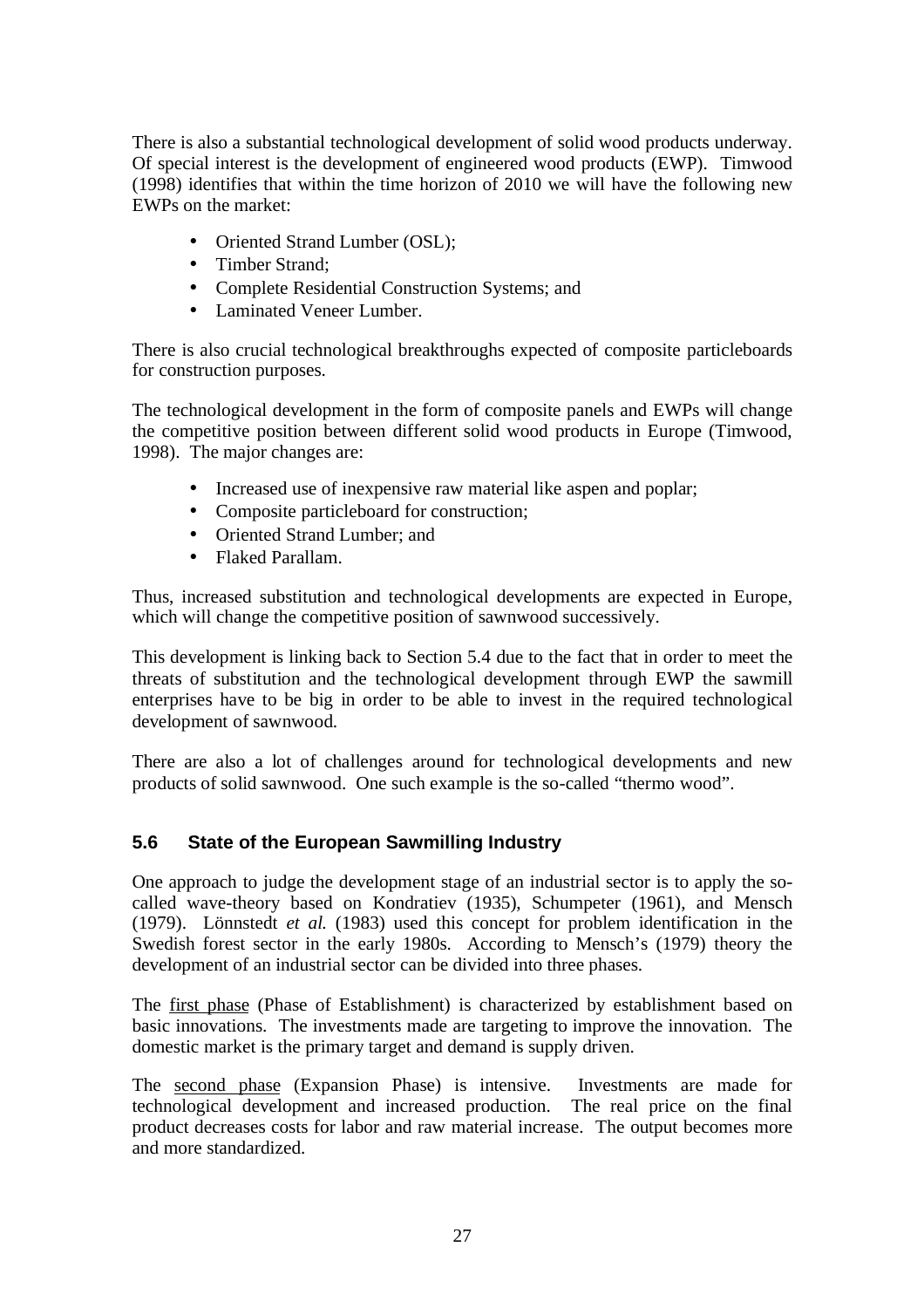The third phase is the Stalemate Phase. This phase is a signal for crisis. There are hesitations about continuing as before. Fast pay-offs and risk-free investments are sought. Investments for increased productivity costs dominate. Foreign investments increase substantially. Mergers and integrations increase. Profitability decreases.

Of the indicator's discussed earlier in Section 5 it can be concluded that the European sawmilling industry is in the Stalemate phase. Only the wood availability indicator would argue for the sawmilling industry being in the expansion phase.

It is obvious that the European sawmilling managers have realized this situation. Baudin (1999) points out that the managers are now setting priorities on issues like:

- System products in the construction industry;
- Value added production;
- End-use analysis;
- Substitution:
- Integration of the wood industry; and
- International trade.

### **6. Panels**

In Section 5 I have concentrated the discussion on the sawmilling industry and in this section I will bring up some development trends with respect to the panel industry. The production development of different panels in Europe according to EPF (2000) and FEROPA (2000) is presented in Table 12.

| <i>Table 12:</i> Production of wood-based panels in EPF member countries in Europe, in |  |  |  |  |
|----------------------------------------------------------------------------------------|--|--|--|--|
| $1,000 \text{ m}^3$ , 1995–1999.                                                       |  |  |  |  |

|                                          | 1995    | 1996    | 1997    | 1998    | 1999    |
|------------------------------------------|---------|---------|---------|---------|---------|
| Particleboard                            | 28,800  | 29,000  | 31,600  | 32,200  | 32,900  |
| <b>MDF</b>                               | 3,800   | 4,500   | 5,400   | 6,300   | 7,100   |
| Plywood                                  | 2,400   | 2,500   | 2,600   | 2,600   | 2,900   |
| Hard-/Softboard                          | 1,700   | 1,700   | 1,700   | 1,700   | 1,700   |
| Wood-based panels, total                 | 37,000  | 38,100  | 42,000  | 43,600  | 45,600  |
| Sawnwood, coniferous +<br>non-coniferous | 117,800 | 113,300 | 116,100 | 120,300 | 121,100 |

The plywood production shows an increase in 1999 but it should be pointed out that Finland has 38% of the production share and fluctuations in Finland's production influence strongly the European aggregated production figures.

The production of wet processed fiberboards (hard/softboard) has been stable during the second half of the 1990s with production of around 1.7 million  $m<sup>3</sup>$ . In 1999 there was a drop in the production in Eastern Europe of about 8%.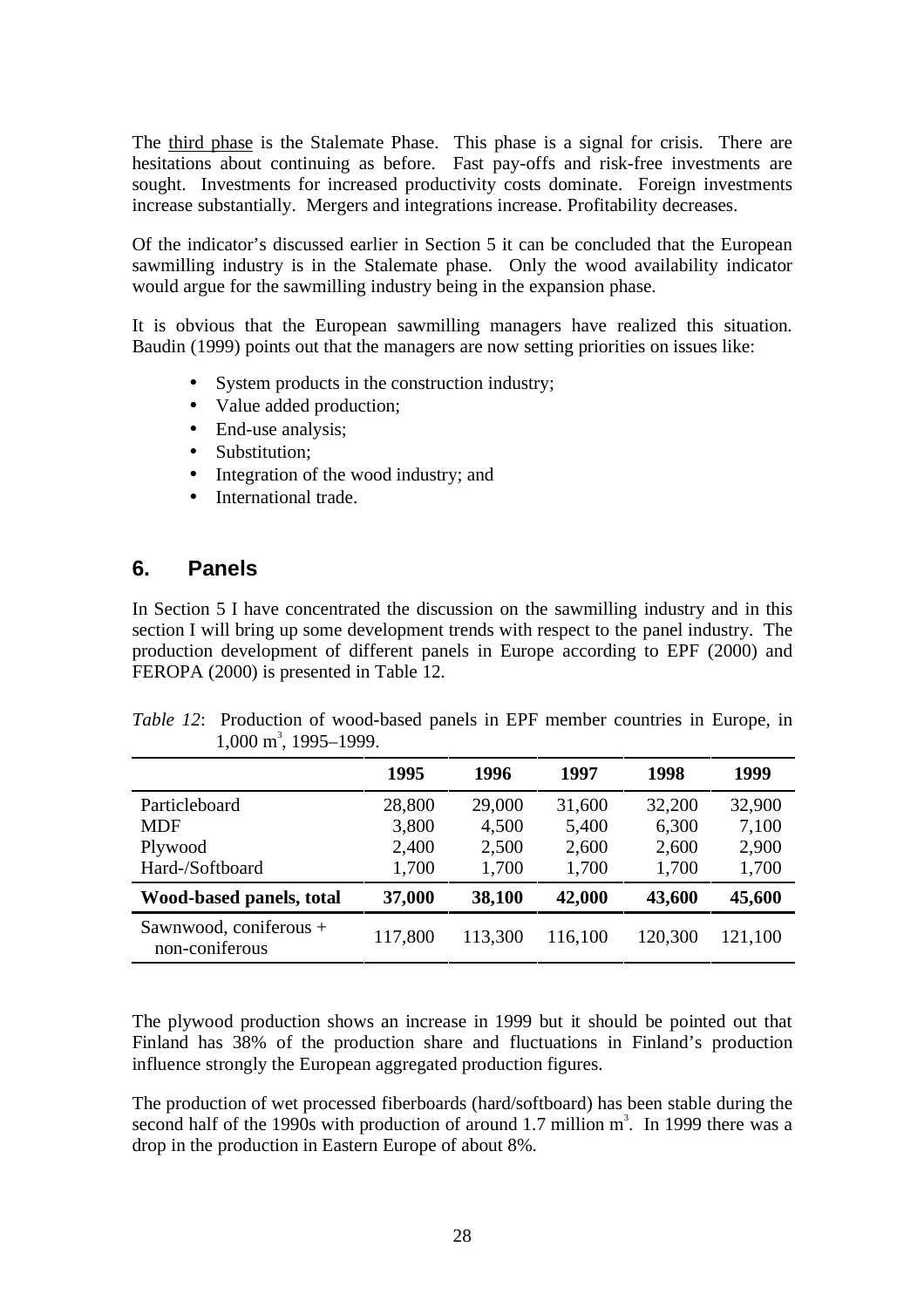The particleboard production set a new record with production of 32.9 million  $m<sup>3</sup>$  in 1999. An upward production trend has characterized this industry since 1983. The raw material consumption in 1999 was constituted by virgin wood (29.1%), industrial residues (54.6%) and recycled wood (16.2%).

MDF production increased strongly during the second half of the 1990s and there was a production increase between 1998 and 1999 of 13% and the capacity expansion was 26%.

There has been a dramatic increase in OSB production since 1994 (commercial production of OSB started this year in Europe). The increase in production between 1998 and 1999 was 25% due to a higher utilization rate of existing mills. It can be concluded that MDF and OSB are still in the Establishment Phase, to use Mensch's (1979) classification, particleboard is in the Expansion Phase and wet produced fiberboards and plywood are probably in the Stalemate Phase.

### **6.1 Outlook**

In Table 13 assessments on possible development of some parts of the European panel industry are illustrated.

From Table 13 it can be seen that the production of particleboard is assumed to increase in Europe but the consumption is assumed to flatten out. A dramatic development is foreseen in both consumption and capacity increases in MDF and OSB in Europe. This will influence the consumption of sawnwood in Europe.

| $\frac{1}{2}$ can $\frac{1}{2}$ can $\frac{1}{2}$ (2000) and $\frac{1}{2}$ capital in immon in $\frac{1}{2}$ |      |         |      |      |  |
|--------------------------------------------------------------------------------------------------------------|------|---------|------|------|--|
|                                                                                                              | 1996 | 1999    | 2002 | 2004 |  |
| Particleboard                                                                                                |      |         |      |      |  |
| Consumption<br>$\bullet$                                                                                     | 27.8 | 31.0    | 31.5 | 31.8 |  |
| Production<br>$\bullet$                                                                                      | 29.0 | 32.9    | 35.3 | 37.0 |  |
| <b>MDF</b>                                                                                                   |      |         |      |      |  |
| Consumption<br>$\bullet$                                                                                     | 4.2  | 6.8     | 10.2 | 12.6 |  |
| Capacity<br>$\bullet$                                                                                        | 6.6  | 9.4     | 13.3 | 16.6 |  |
| <b>OSB</b>                                                                                                   |      |         |      |      |  |
| Consumption<br>$\bullet$                                                                                     | 0.4  | 1.0     | 2.4  | 4.2  |  |
| Capacity                                                                                                     | 0.8  | $1.1\,$ | 2.5  | 4.3  |  |

*Table 13*: Possible development of some parts of the European panel industry. Calculated from EPF (2000) and expressed in million  $m^3$ .

### **6.2 Structural Change**

There will probably be a similar trend to structural change in the panel industry as discussed in Section 5 for the sawmilling industry, however, to a lesser degree (Hazley, 2000). But a concentration of the industry is assumed with investments in larger units (e.g., the New States of Germany) (SHIV/ASIB, 2000) and mergers to create the larger companies to meet the market and distribution demands and to meet the demands on product development.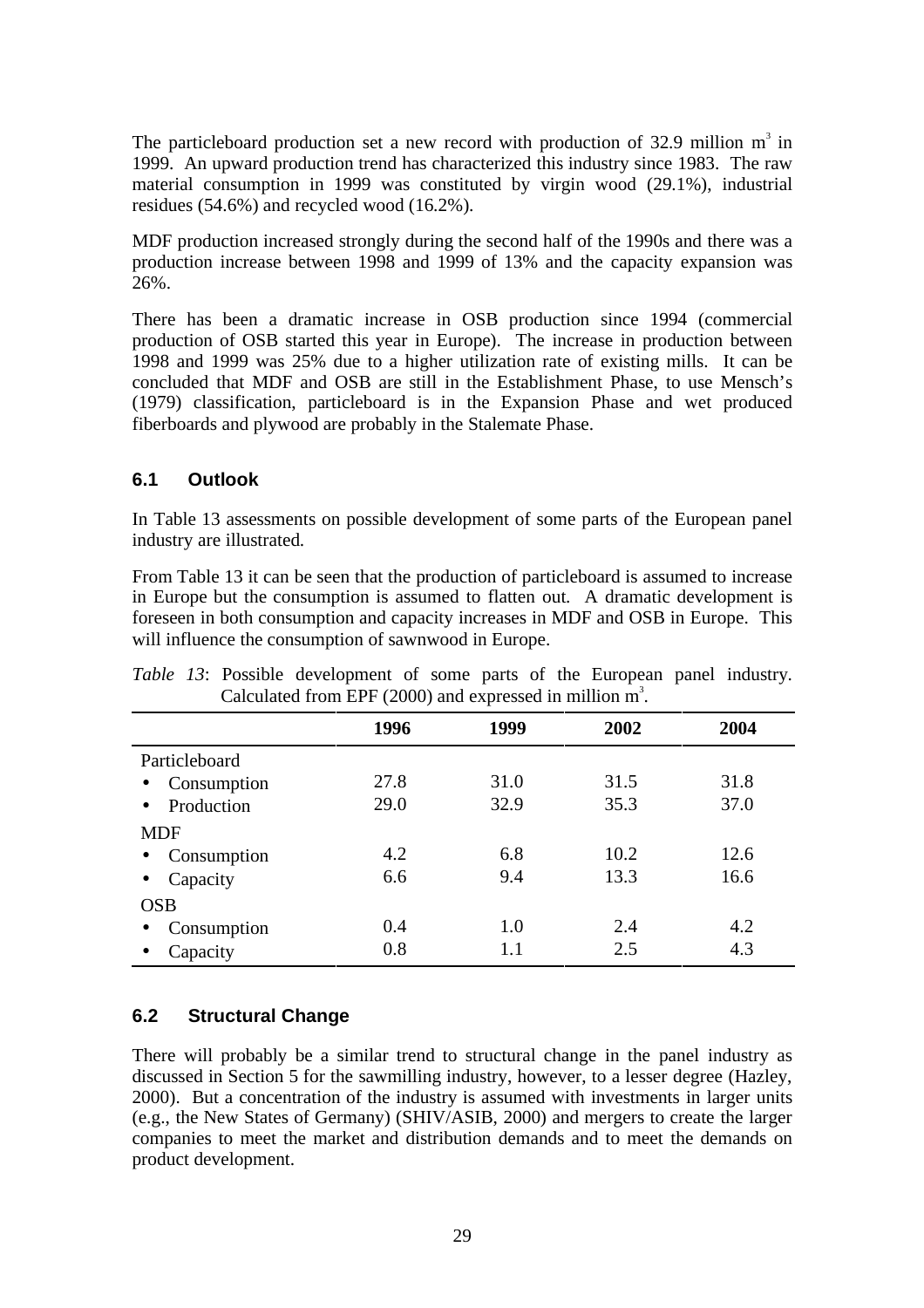# **7. Overall Outlook for the European Solid Wood Industry**

From the analyses made in this paper the following overall conclusions can be made.

#### *Market opportunities*

The traditional markets for solid wood products are saturated and the market opportunities are in Eastern Europe, China, Asia and Africa. There is a high probability that the other producing regions will concentrate their efforts to these markets. Competition will increase substantially. The products being exceptions from these developments are OSB and MDF, which are expected to have an impressive growth in the Western European, US, and Japanese markets.

#### *Price development*

The price development for solid wood products (except OSB and MDF) is expected to stabilize around the 1994 price level.

#### *Wood balances*

The European wood resources do not constitute any hindrance for substantial expansion of the European solid wood industry. With respect to sawnwood, the available resources in 2010 would allow a 13–38 million higher sawnwood production compared to current production. If European Russia, Belarus and Ukraine are also included, the figures would be  $27-78$  million m<sup>3</sup> of sawnwood.

#### *Structural change*

The sawmilling industry is expected to go through dramatic structural changes in Europe. The substitution of sawnwood by other materials than wood is expected to increase and the competition by Engineered Wood Products, OSB and MDF will increase substantially.

The industry will be much more concentrated through larger mills (yearly production of  $200-400,000$  m<sup>3</sup> of sawnwood) and larger enterprises at both the regional (about 1 million m<sup>3</sup>/year) and multi-national levels  $(2.5-10$  million m<sup>3</sup>/year). A substantial economy of scale exists in all market issues and the distribution.

The other panel industry will go through a similar development but may be less dramatic compared to the sawmilling industry.

The EU has recently carried out a major study with the objective to assess the competitive position of the EU woodworking industry by identifying strengths, weaknesses, opportunities and threats ("SWOT-study") (Wall, 2000; EPF, 2000).

A summary of the SWOT analysis of the European woodworking industry is presented in Table 14.

The results of the SWOT analysis are in line with the conclusions made earlier in this paper and highlights the urgent need of promotion for increased wood consumption in Europe.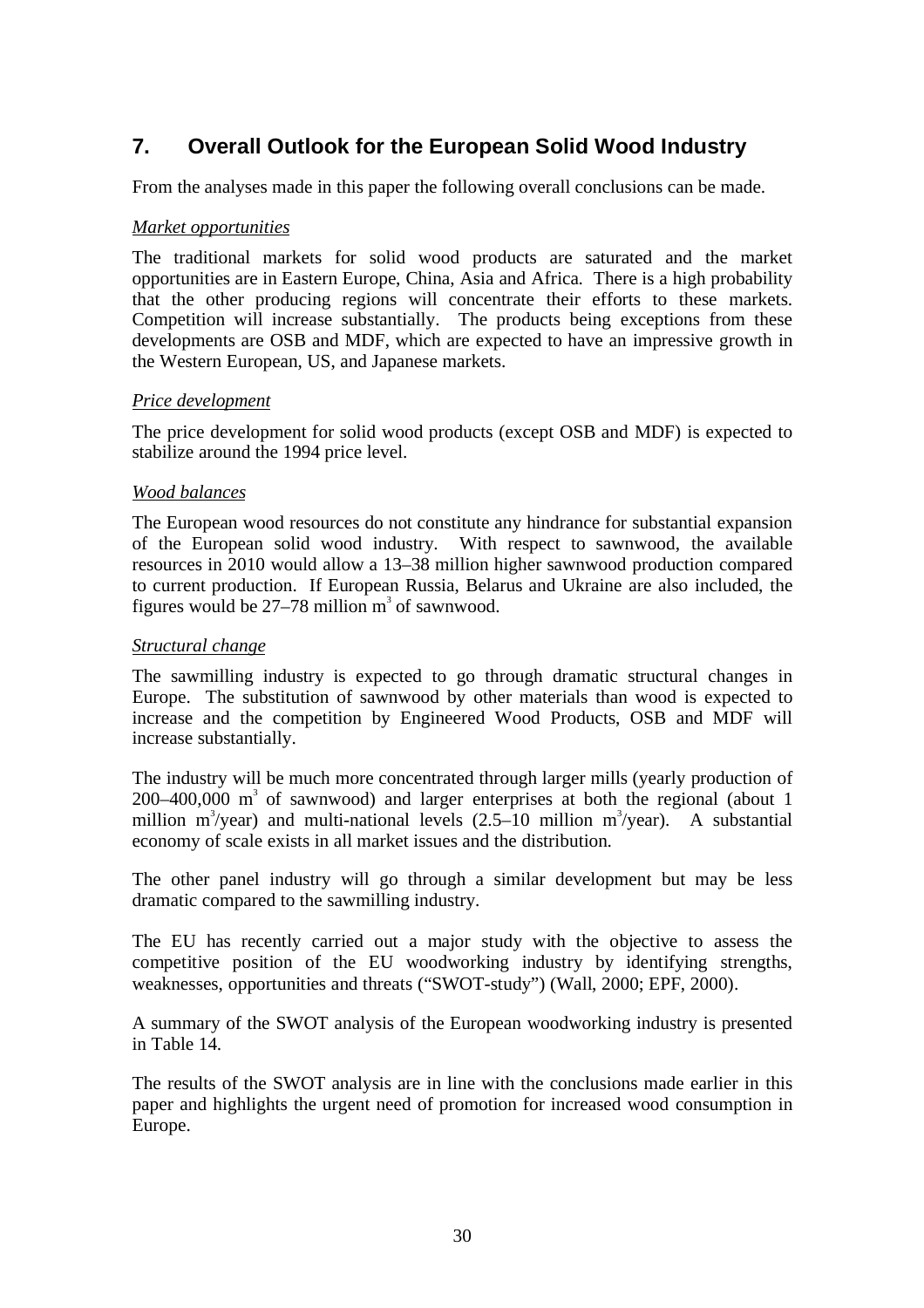|              |  | Table 14: Summary of SWOT analysis of the European woodworking industries. After |  |
|--------------|--|----------------------------------------------------------------------------------|--|
| Wall (2000). |  |                                                                                  |  |

| <b>Strengths</b>                                                                                                                                                                                                                                                                                                                                                                                                                                                                                      | <b>Weaknesses</b>                                                                                                                                                                                                                                                                                                                      |  |  |  |  |
|-------------------------------------------------------------------------------------------------------------------------------------------------------------------------------------------------------------------------------------------------------------------------------------------------------------------------------------------------------------------------------------------------------------------------------------------------------------------------------------------------------|----------------------------------------------------------------------------------------------------------------------------------------------------------------------------------------------------------------------------------------------------------------------------------------------------------------------------------------|--|--|--|--|
| Sustainable and expanding raw<br>material base<br>Strong technology, know-how and<br>skill base<br>Proximity and access to one of the<br>world's largest and sophisticated<br>markets<br>Industry clustering and development<br>of home-base advantages.                                                                                                                                                                                                                                              | Relative lack of wood culture, stifling<br>opportunities to rejuvenate markets<br>High raw material costs (especially<br>wood)<br>High labor costs<br>Low profitability, reducing<br>opportunities to re-invest, support<br>R&D and create critical mass to<br>consolidate and rationalize.                                            |  |  |  |  |
| <b>Opportunities</b><br>Expanding the use of wood:<br>promote wood as a lifestyle<br>product<br>broaden product propositions,<br>П<br>create solution packages for end-<br>users<br>Further development of home-base<br>advantages around clustering,<br>synergies between subsectors (e.g.,<br>geographical, know-how,<br>technological, supplier,<br>infrastructural)<br>Capitalizing on the expanding EU<br>forest resources<br>Participate in the supply chains from<br>cost competitive regions. | <b>Threats</b><br>Competition from Eastern Europe,<br>Russia, South East Asia and Latin<br>America established and low cost<br>resources<br>Failure to develop products and<br>$\bullet$<br>solutions, leading to increasing<br>substitution by other materials<br>Failure to capitalize on environmental<br>$\bullet$<br>initiatives. |  |  |  |  |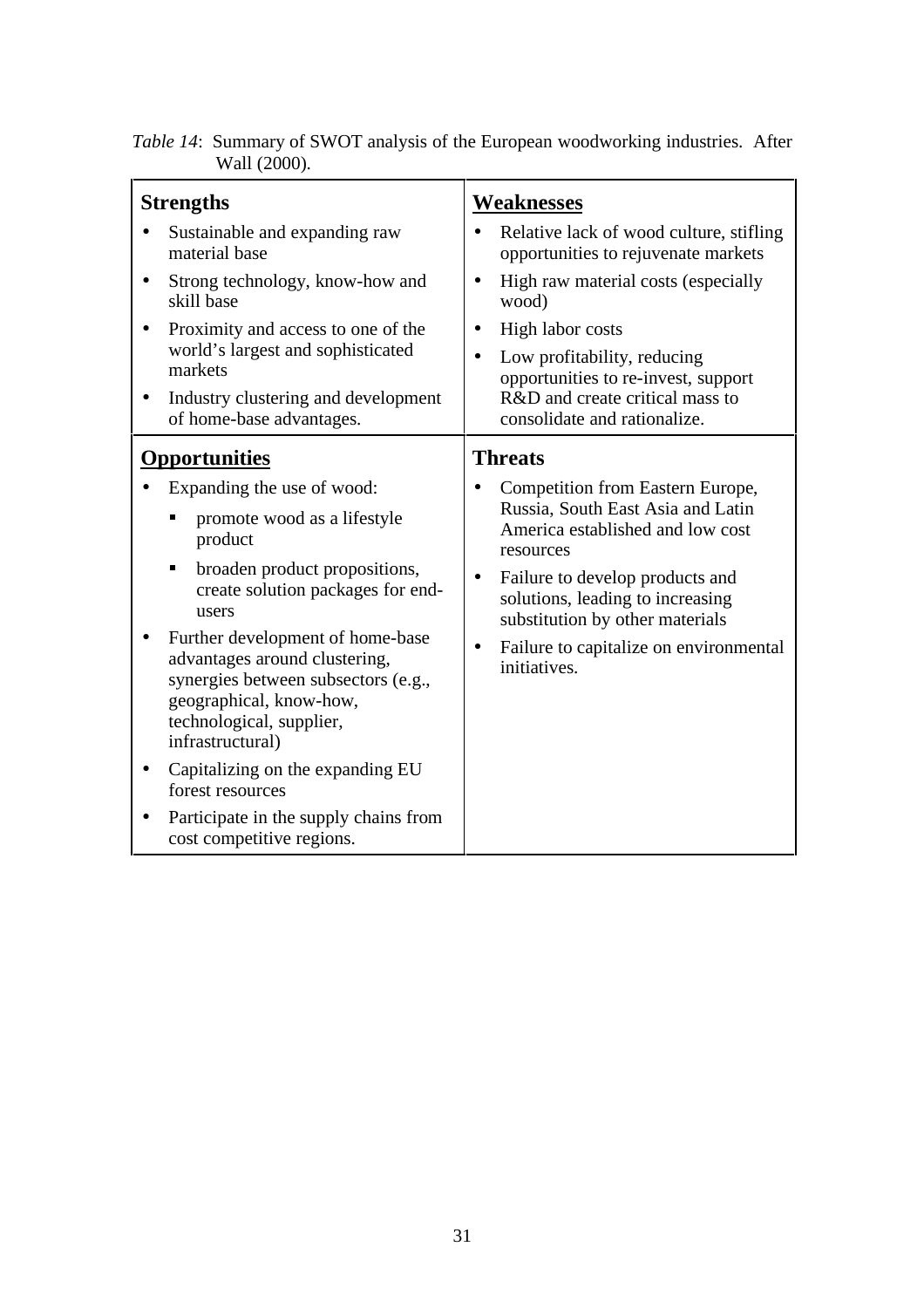In Figure 12 the competitive position of different subsectors of the European solid wood industry is presented. The EU study concludes that MDF, OSB, Particleboard and Softwood plywood in Europe have a strong position. However, the rest of the solid wood industry is in a weak competitive position.



*Figure 12*: Summary of qualitative and quantitative competitiveness analysis • position of EU industries. After EPF (2000).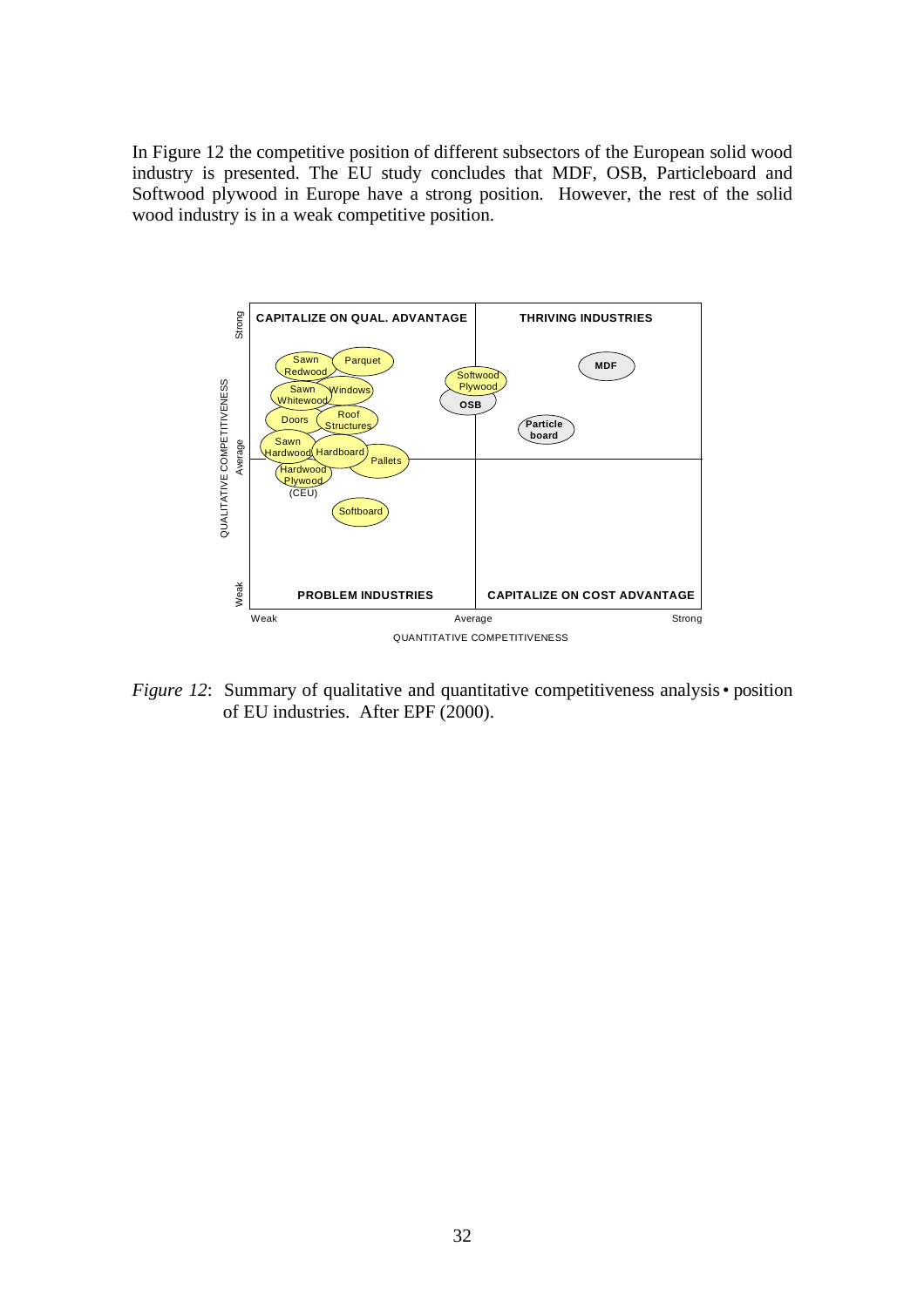#### **References**

- Banskota, K., W. Phillips and T. Williamson (1985). Factor Substitution and Economics of Scale in the Alberta Sawmill Industry. *Canadian Journal of Forest Research*, No. 15.
- Baudin, A. (1999). Studies of Market Issues and the Development of the Wood Sector. Department of Forest Management and Products. Research Note 3. Swedish University of Agricultural Sciences, Uppsala, Sweden.
- Burrows, J. and B. Sanness (eds.) (1998). The Competitive Climate for Wood Products and Paper Packaging: The Factors Causing Substitution with Emphasis on Environmental Promotions. Oslo, Norway.
- Burrows, J. and B. Sanness (1999). A Summary of "The Competitive Climate for Wood Products and Paper Packaging: The Factors Causing Substitution with Emphasis on Environmental Promotions". Timber and Forest Discussion Papers ECE/TIM/DP/16. United Nations, New York and Geneva.
- Dobie, J. (1973). Economics of Scale and Trends in Sawmill Capacity in British Columbia. The Forestry Chronicle, April.
- EPF (2000). Annual Report 1999–2000. European Panel Federation (EPF), Brussels, June.
- European Voice (2000). B2B Net Ventures Pose Challenge For Competition Chiefs. European Voice, 7–13 September.
- Fachverband der Holzindustrie Österreichs (2000). Jahresreport 1999/2000. Vienna, Austria, Juni/Juli (in German).
- FAO (1997). FAO Provisional Outlook for Global Forest Products Consumption, Production and Trade to 2010. Forest Policy and Planning Division, Forestry Department, United Nations Food and Agriculture Organization (FAO), Rome, Italy.
- FAO (1999). Forest Products 1993–1997. FAO Yearbook. United Nations Food and Agriculture Organization (FAO), Rome, Italy.
- FEROPA (2000). Communication from Lars Omdahl, European Federation of Fiberboard Manufacturers, Lorgues, France, 28 August.
- Fleishman, S., I. Eastin and S. Shook (1999). Material Substitution in the U.S. Residential Construction Industry. WP 73 CINTRAFOR, College of Forest Resources, University of Washington, Seattle, WA, USA.
- Fohlin, P. and M. Silver (1997). Quantitative Models for Localization of Sawmills. Department of Industrial Logistics, Report 42, Luleå Technical University, Luleå, Sweden.
- Gustavsson, S.O. (1979). Forces for and Impacts of Different Mill Sizes. Chalmers Technical University, Gothenburg, Sweden.
- Haugland, O., D. Reiersen, U. Ringstad and H. Øy (1978). Concentration and Market Shares. NOU 33. University Press, Oslo, Norway.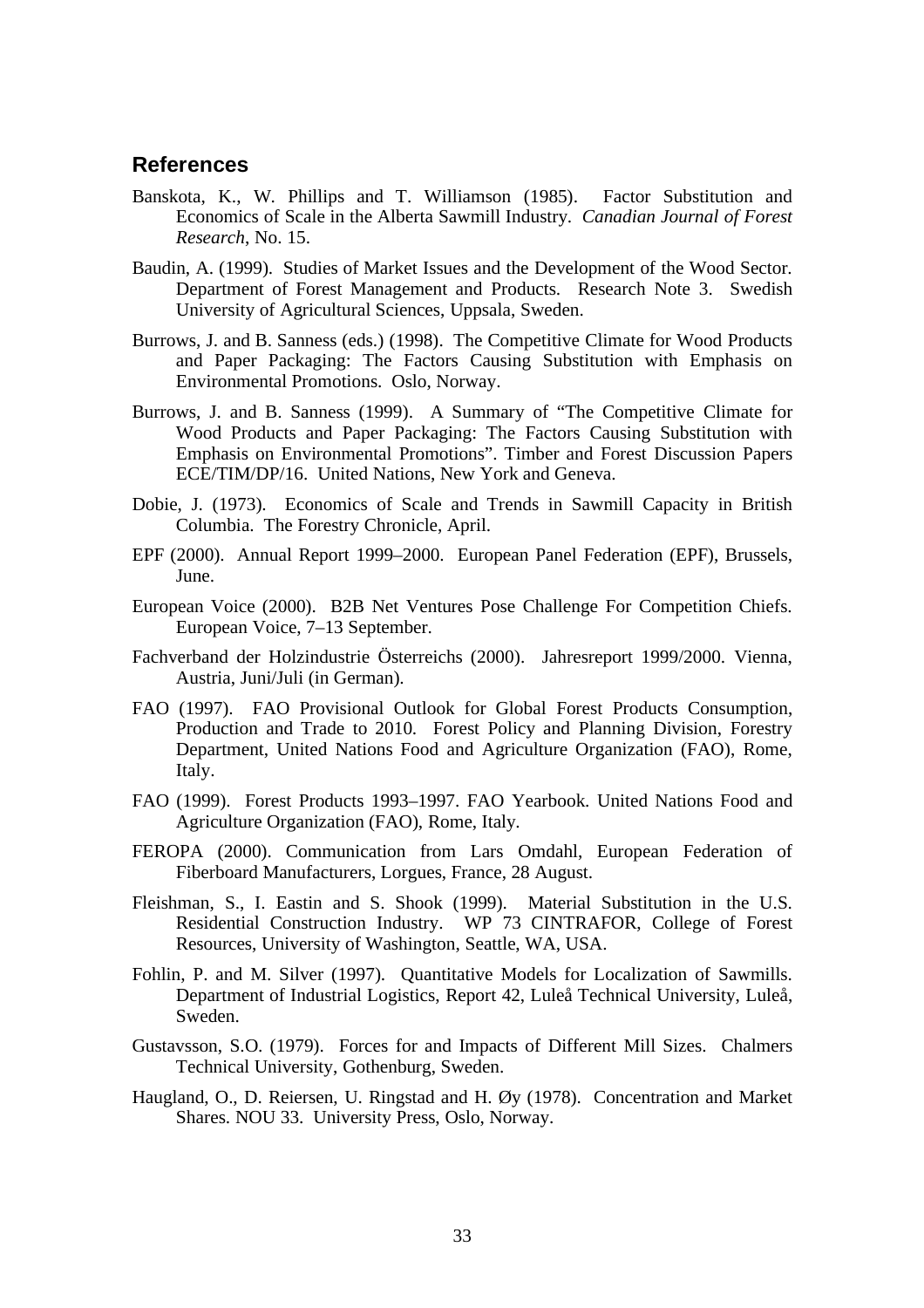- Hazley, C.J. (2000). Forest-based and Related Industries of the European Union Industrial Districts, Clusters and Agglomerations. ETLA, The Research Institute of the Finnish Economy, Helsinki, Finland.
- Jaakko Pöyry (1995). Analysis of the Optimal Structure of Sawmills and its Importance for the Forest Sector. Jaakko Pöyry, Stockholm, 29 June.
- Järvholm, Å. (1999). Ukrainian Forestry Sector Master Plan. Forest Industry. SCC Natura, Stockholm, Sweden.
- Kondratiev, N. (1935). The Long Waves in Economic Life. *Rev. Econ. Stat*. 17.
- Lönnstedt, L., S. Nilsson and U. Zackrisson (1983). Problem Identification in the Swedish Forest Sector. Research Report 2. University of Umeå, Umeå, Sweden.
- Martinello, F. (1985). Factor Substitution, Technical Change, and Returns to Scale in Canadian Forest Industries. *Canadian Journal of Forest Research*, No. 15.
- Mensch, G. (1979). **Stalemate in Technology**. Ballinger, Cambridge, Mass., USA.
- Nabuurs, G.J., R. Päivinen and H. Schanz (2000). Sustainable Management Regimes for Europe's Forests • A Projection with EFISCEN till 2050. Submitted to *Forest Policy and Economics* (forthcoming).
- Nilsson, S. (1999a). The Baltic Sea Region An Integrated Wood Market. In: LRF. Science for Family Forestry, LRF, Stockholm, Sweden (in Swedish).
- Nilsson, S. (1999b). Potential Wood Supply from Former Eastern Europe. Paper presented at the First Annual International Wood Markets Conference, Auckland, New Zealand, 14–16 April 1999.
- Nilsson, S. and A. Shvidenko (1998). Is Sustainable Development of the Russian Forest Sector Possible? IUFRO Occasional Paper No. 11. International Union of Forestry Research Organizations (IUFRO), Vienna, Austria.
- Nilsson, S. and A. Shvidenko (1999). The Ukrainian Forest Sector in a Global Perspective. Interim Report IR-99-011. International Institute for Applied Systems Analysis, Laxenburg, Austria.
- Pajuoja, H. (1995). The Outlook for the European Forest Resources and Roundwood Supply. UN-ECE/FAO Timber and Forest Discussion Papers ECE/TIM/DP/4. United Nations, New York and Geneva.
- Rogstad, O. (1975). The Structural Development of the Solid Wood Industry. NOU 13. The University Press, Oslo, Norway.
- Scandiaconsult (1997). Belarus Forestry Strategic Plan. Scandiaconsult, Oy Finnagro AB, Metsähallitas, Forest and Park Service, Finland, Stockholm, Sweden.
- Schumpeter, J.A. (1961). Konjunkturzyklen II. Göttingen, Germany (in German).
- SHIV (1998). Jahresbericht 1998. Schweizerischer Sägerei- und Holzindustrie-Verband, Bern Switzerland (in German).
- SHIV/ASIB (2000). Jahresbericht 1999. Schweizerischer Sägerei- und Holzindustrie-Verband. Bern, Switzerland (in German).
- Skog and Såg (1999). The Profitability More Important than Size. Skog and Såg No. 4, (in Swedish).